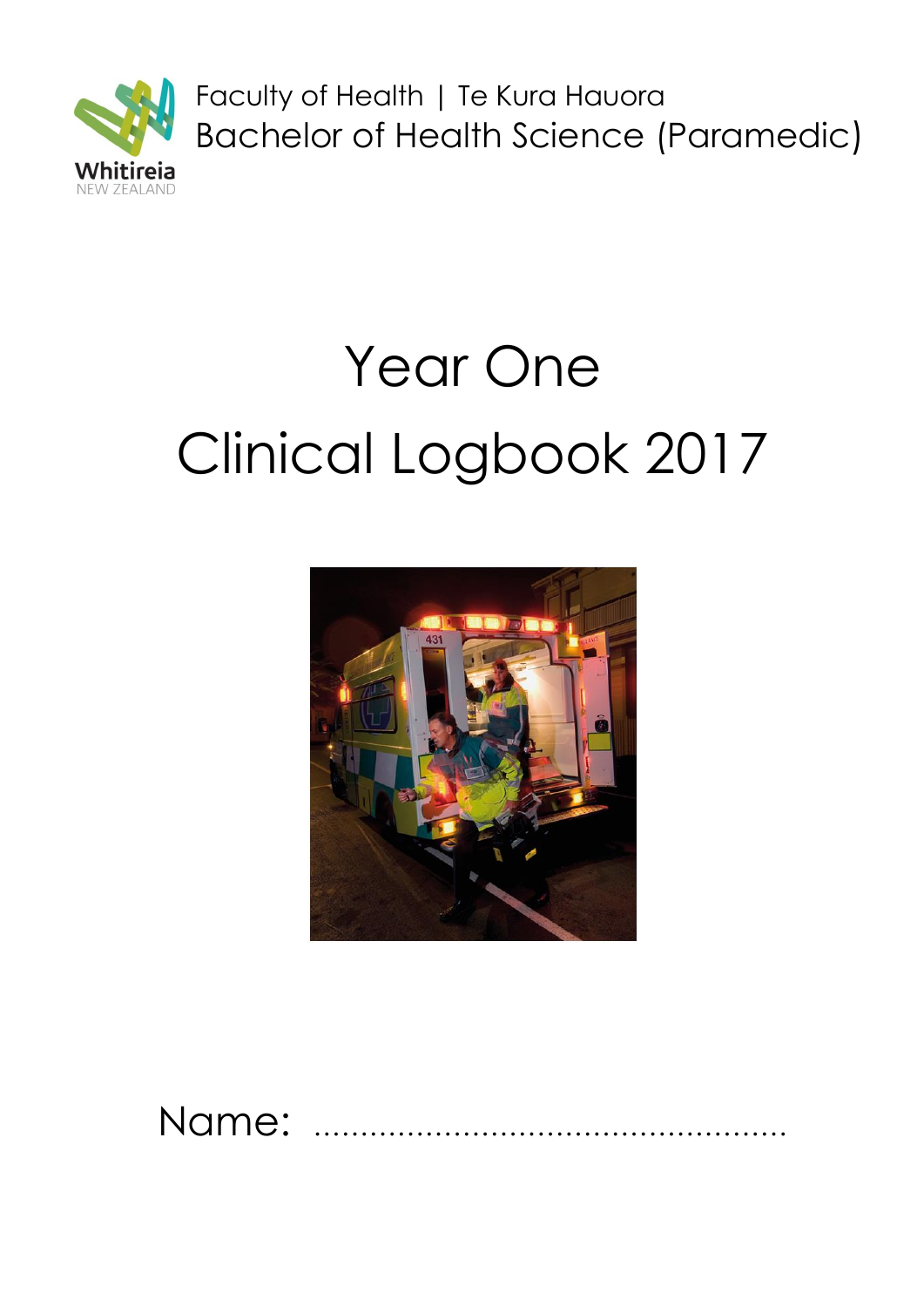## **Paramedic Student Uniform Requirements**

As a student enrolled in the BHSc (Paramedic) programme you will be undertaking various clinical placements with a number of providers; ambulance services, hospital departments and other agencies. Whilst attending these clinical placements it is a requirement that only the prescribed uniform is worn, as outlined below:

| Name badge      | Worn on the right side, opposite the embroidered logo.                                         |  |  |
|-----------------|------------------------------------------------------------------------------------------------|--|--|
| <b>Shirt</b>    | Freshly laundered and ironed, to be worn tucked in.                                            |  |  |
| <b>Trousers</b> | <b>Blue and pressed</b>                                                                        |  |  |
| <b>Belt</b>     | Black                                                                                          |  |  |
| <b>Socks</b>    | <b>Black or navy blue</b>                                                                      |  |  |
| Shoes or boots- | Black, clean and polished (not sneakers)                                                       |  |  |
| Hi viz vest     | Must be worn at any incident on the road, high danger risk or as<br>directed by Paramedic crew |  |  |

## **Jacket and Hi-viz wet weather jacket**

In addition:

- No additional clothing is to be worn over the uniform.
- Undergarments must not be visible.
- Hair should be well-groomed and tied up if below shoulder length; any facial hair should be tidy.
- Minimal jewellery should be worn; rings should be plain bands and earrings should be plain studs.
- A watch with a second hand should be worn.
- General hygiene: shower before placement and use deodorant.









## **Expected Professional Behaviour when wearing uniform:**

As a paramedic student you are a representative of Whitireia New Zealand, the BHSc (Paramedic) programme and, by default, the ambulance service or other agency providing your clinical placement. You should wear your uniform with pride and exhibit professional behaviour when doing so.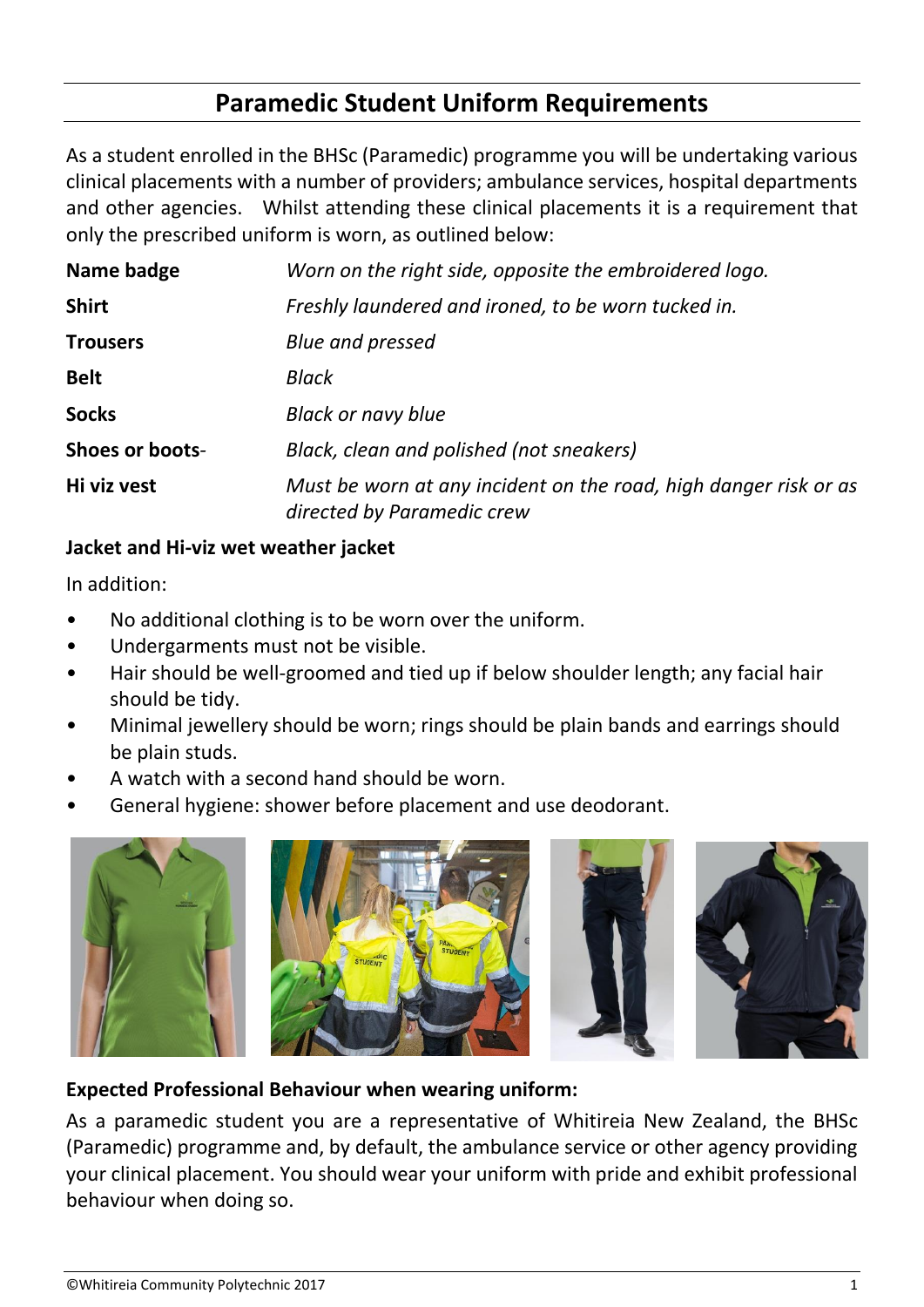Students are required to wear the uniform at all clinical placements, unless specifically instructed otherwise. It is not appropriate for students to wear the uniform to social events; and students should not be seen purchasing or consuming alcohol, or smoking whilst in uniform.

If you do any observer shifts outside your rostered clinical shifts, your student uniform should **not** be worn.

Failure to comply with these requirements will result in your dismissal from your clinical placement and may result in disciplinary action.

*If for any reason you are unable to comply with the standard of uniform specified above you may apply to the Programme Leader, BHSc (Paramedic) for special dispensation*

## **Student Professional Conduct**

## **Integrity:**

In carrying out their professional duties, students must be honest, sincere and trustworthy, acting in a manner that does not bring discredit to the profession or Whitireia NZ.

#### **Respect:**

Students must ensure their actions and treatment demonstrates respect for their supervisors, and the client as a person and that care is provided at the highest professional standard.

## **Competence:**

Students shall practice under supervision of a suitably qualified clinician and will not practice skills beyond their level and formal training. It is the student's responsibility to maintain and improve on the necessary skills and knowledge, at their level of professional practice, by actively participating in critical reflection, either individually, or with their supervisor/s.

## **Consent for Patient Care:**

Wherever possible, students shall ensure that they receive informed consent from their clients/patients prior to assessing and providing treatment. This includes identifying themselves to the client as a student.

## **Confidentiality:**

All paramedic students are required to sign the following non-disclosure declaration. As per the Privacy Act (1993) all students must maintain anonymity and confidentiality of any information they obtain in the course of their clinical placements. They must not disclose any such information to a third party unless there is a legal or professional duty to do so.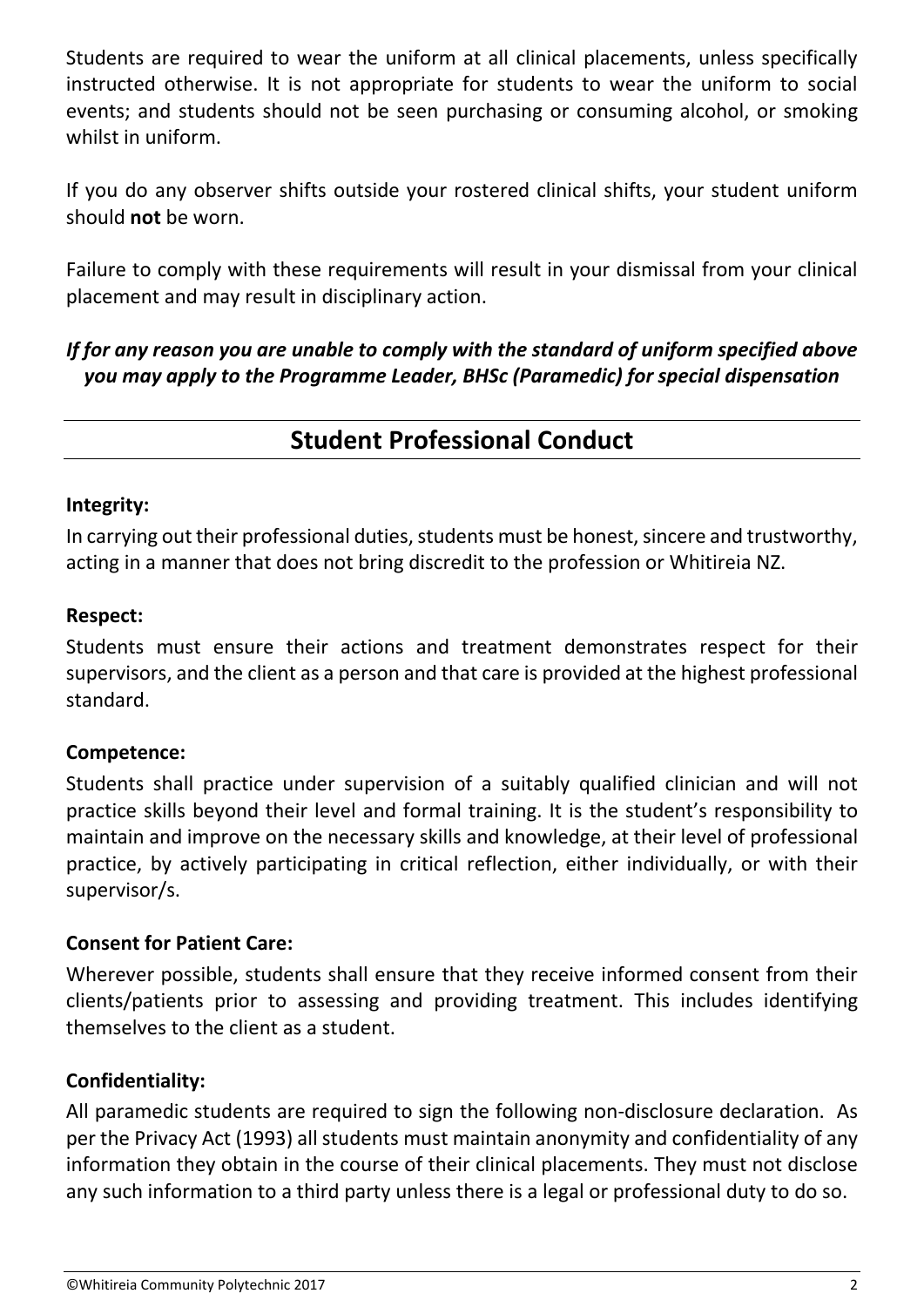## **Declaration of Non-Disclosure of Information**

As a student in the Bachelor of Health Science (Paramedic) Programme offered by Whitireia Community Polytechnic, I hereby declare that I will not, at any time, directly or indirectly, disclose to any person any information concerning the condition, treatment or circumstances of any patient or client to which I have been given access, or which I have acquired by reason of that access as per the Privacy Act (1993), unless they are either:

- a. Employed by the authority controlling the organisation or institution in which I undertake clinical learning experiences as part of my nursing programme **OR**
- b. A programme lecturer

## **I agree to abide by the rules of this Declaration of Non-Disclosure of Information.**

## **Ambulance Stations:**

On ambulance shifts, it is reasonable to expect students to take part in performing ambulance station duties with permanent staff members.

Where there are beds provided on station, these are for permanent staff only – not for student use. Other station facilities, e.g. computers, exercise equipment or reclining chairs, may be used by students provided that priority is given to the needs of permanent staff. The student must maintain a tidy workplace – washing own dishes, and tidying away textbooks, etc.

## **District Health Boards (DHB's):**

To ensure compliance with the Privacy Act (1993), under no circumstance should students remove any patient care record from the clinical environment. Consent is required from the patient or the patient's family member when information specific to that patient is being used for a case study. All work based on patient case study must ensure that the patient is not identifiable.

In hospital, students are expected to engage with routine duties including but not limited to cleaning and bed preparation. When practicing skills, for example: IV insertion, students will work within clinical placement policy and procedure requirements with the direct supervision of a suitably qualified clinician.

Permission must be given by appropriate unit staff prior to using facilities such as computers. The student must maintain a tidy workplace – for example: washing own dishes and returning items used to its appropriate place.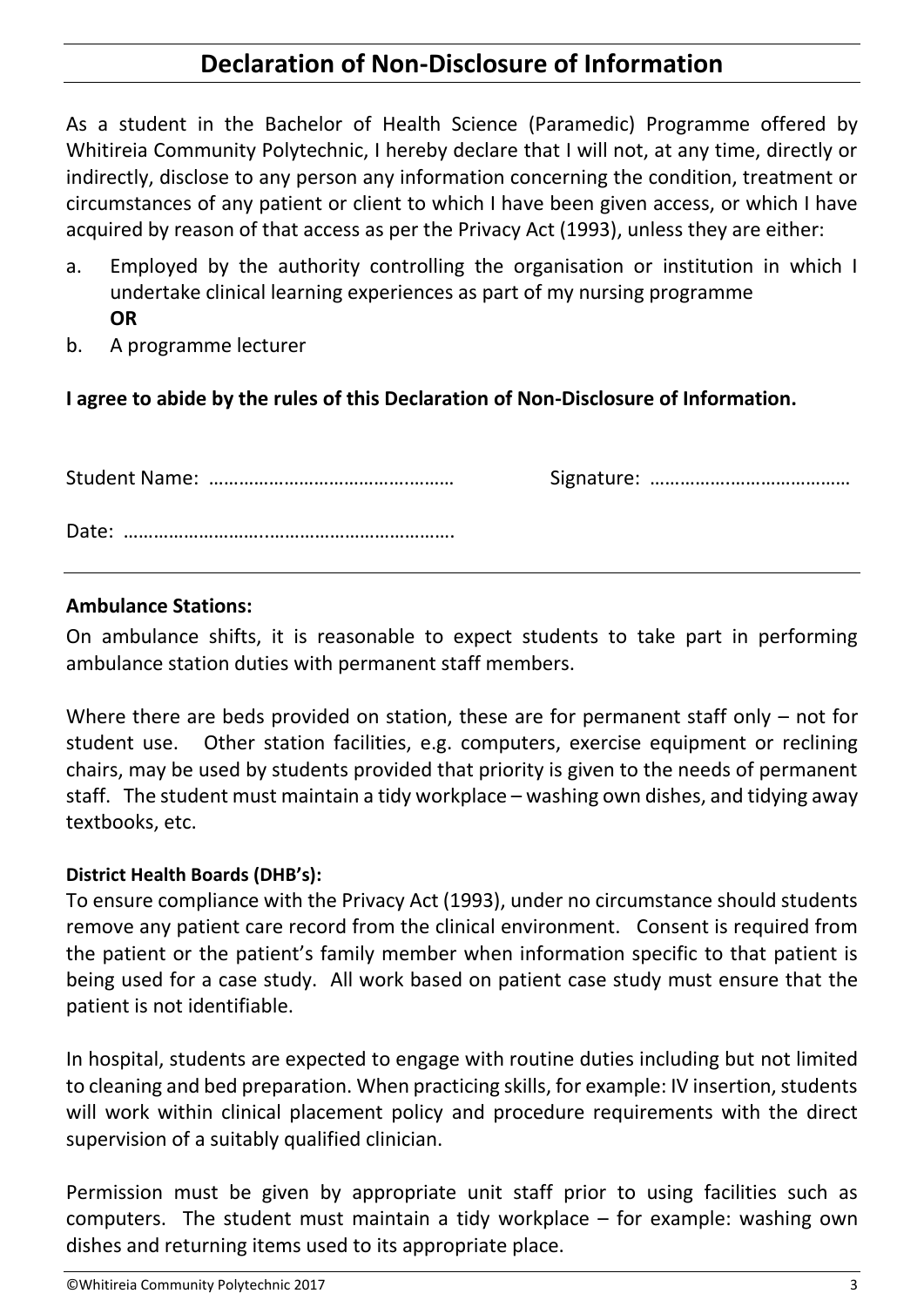## **Resilience Action Plan**

"Studies suggest that paramedics are more likely to have higher levels of stress, depression, anxiety and post-traumatic stress disorder (PTSD) than the general community." (ANZ College of Paramedicine, 2016). As part of your wellness plan it is appropriate to recognise this and have a plan of what you might do in the event of this happening.

## **What is Trauma/Stress**

| Mental<br>Health | State of well-being where you can realize your own potential, cope with<br>normal stresses and work productively. (WHO, 2014)                                                                                                                                                                              |
|------------------|------------------------------------------------------------------------------------------------------------------------------------------------------------------------------------------------------------------------------------------------------------------------------------------------------------|
| Resilience       | To ability to recover or return to a normal or functional state or 'power<br>of ready recover from sickness, depression or the like. The ability to<br>maintain an optimistic and balanced outlook that does not dwell<br>unnecessarily on the downsides of the job (ANZ College of Paramedicine,<br>2016) |
| Wellness         | Described as a state of physical and mental health that is adequate to<br>contend with the multiple stressors associated with the job. (ANZ<br>College of Paramedicine, 2016)                                                                                                                              |
| <b>Stress</b>    | A state of mental or emotional strain or tension resulting from adverse<br>or demanding circumstances                                                                                                                                                                                                      |
| <b>Trauma</b>    | A specific experience(s) that overwhelms an individual's ability to<br>emotionally rationalise or cope with it                                                                                                                                                                                             |

see next page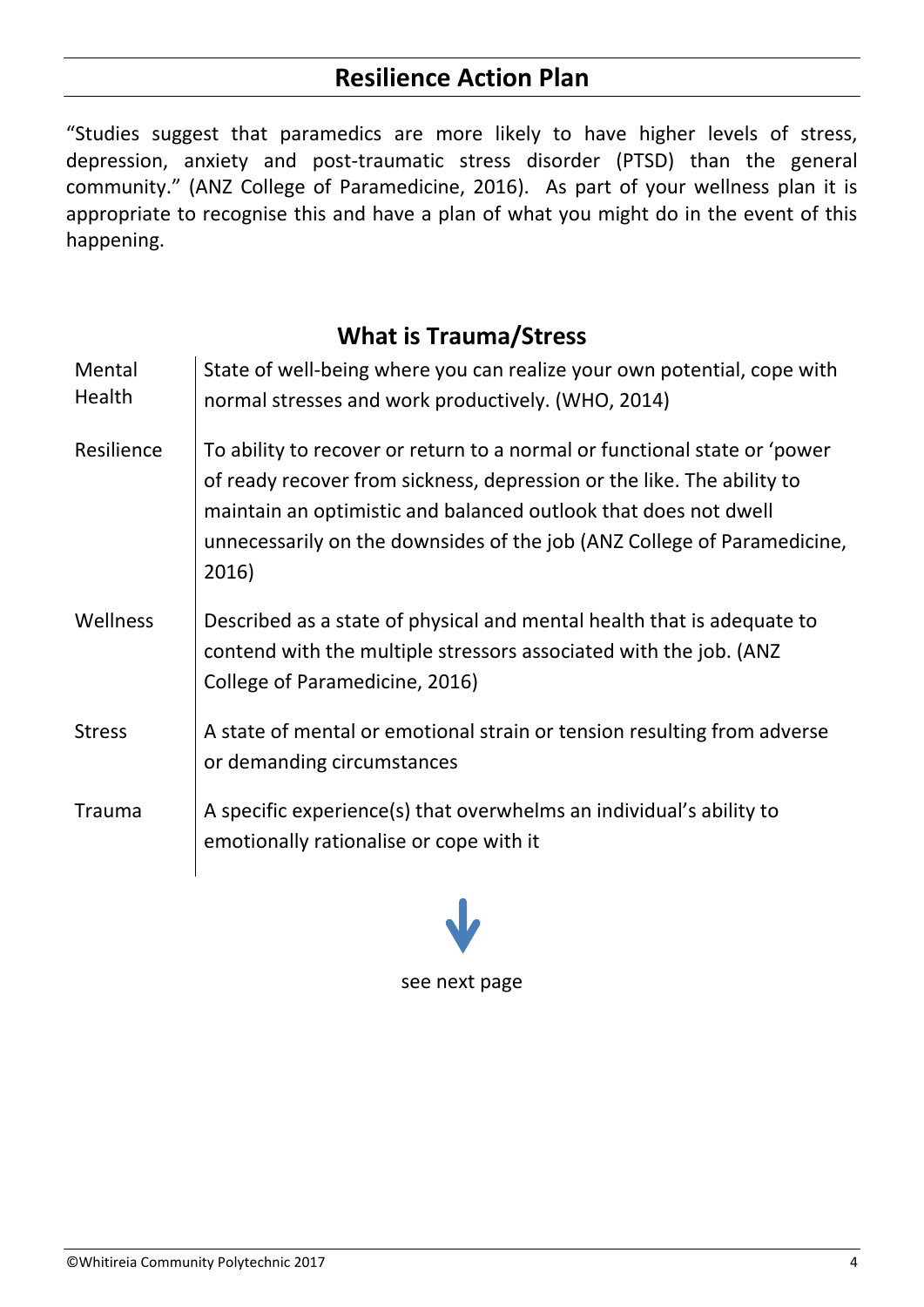# MENTAL HEALTH CONTINUUM MODEL

| <b>HEALTHY</b><br><b>REACTING</b>                                                                                                                    |                                                                                                                                                                       | <b>INJURED</b>                                                                                                                                                                                         | ILL                                                                                                                                                                                                                  |  |
|------------------------------------------------------------------------------------------------------------------------------------------------------|-----------------------------------------------------------------------------------------------------------------------------------------------------------------------|--------------------------------------------------------------------------------------------------------------------------------------------------------------------------------------------------------|----------------------------------------------------------------------------------------------------------------------------------------------------------------------------------------------------------------------|--|
|                                                                                                                                                      |                                                                                                                                                                       |                                                                                                                                                                                                        |                                                                                                                                                                                                                      |  |
| · Normal fluctuations<br>in mood<br>· Normal sleep patterns<br>· Physically well, full<br>of energy<br>· Consistent performance<br>· Socially active | · Nervousness, irritability,<br>sadness<br>· Trouble sleeping<br>· Tired/low energy, muscle<br>tension, headaches<br>· Procrastination<br>· Decreased social activity | · Anxiety, anger, pervasive<br>sadness, hopelessness<br>· Restless or disturbed sleep<br>· Fatigue, aches and pains<br>· Decreased performance,<br>presenteeism<br>· Social avoidance<br>or withdrawal | · Excessive anxiety, easily,<br>enraged, depressed mood<br>· Unable to fall or stay asleep<br>· Exhaustion, physical illness<br>· Unable to perform duties.<br>absenteeism<br>· Isolation, avoiding<br>social events |  |
|                                                                                                                                                      |                                                                                                                                                                       | ACTIONS TO TAKE AT EACH PHASE OF THE CONTINUUM                                                                                                                                                         |                                                                                                                                                                                                                      |  |
| · Focus on task at hand<br>· Break problems into<br>manageable chunks<br>· Identify and nurture<br>support systems<br>· Maintain healthy lifestyle   | · Recognize limits<br>· Get adequate rest,<br>food, and exercise<br>· Engage in healthy<br>coping strategies<br>· Identify and minimize<br>stressors                  | · Identify and understand<br>own signs of distress<br>· Talk with someone<br>· Seek help<br>· Seek social support<br>instead of withdrawing                                                            | · Seek consultation<br>as needed<br>· Follow health care provider<br>recommendations<br>· Regain physical<br>and mental health                                                                                       |  |
| Enact self-care, seek social support<br>Consider informing tutor                                                                                     |                                                                                                                                                                       |                                                                                                                                                                                                        | Seek Professional help<br>Contact your tutor                                                                                                                                                                         |  |

## **Who to talk to**

| <b>Family</b>              |                                  |                        |
|----------------------------|----------------------------------|------------------------|
| <b>Family</b>              |                                  |                        |
| <b>Friend</b>              |                                  |                        |
| <b>Friend</b>              |                                  |                        |
| <b>Tutor</b>               | <b>Callum Thirkell</b>           | 0800 944 847 extn 5138 |
| <b>Tutor</b>               | <b>Renee Sharples</b>            | 0800 944 847 extn 5182 |
| <b>Tutor</b>               | Denny McLeod                     | 0800 944 847 extn 5146 |
| <b>Vitae (Counselling)</b> | ID number required: avail 24 hrs | 0508 664 981           |
| <b>WFA Chaplin</b>         | Justin                           | 021 474 752            |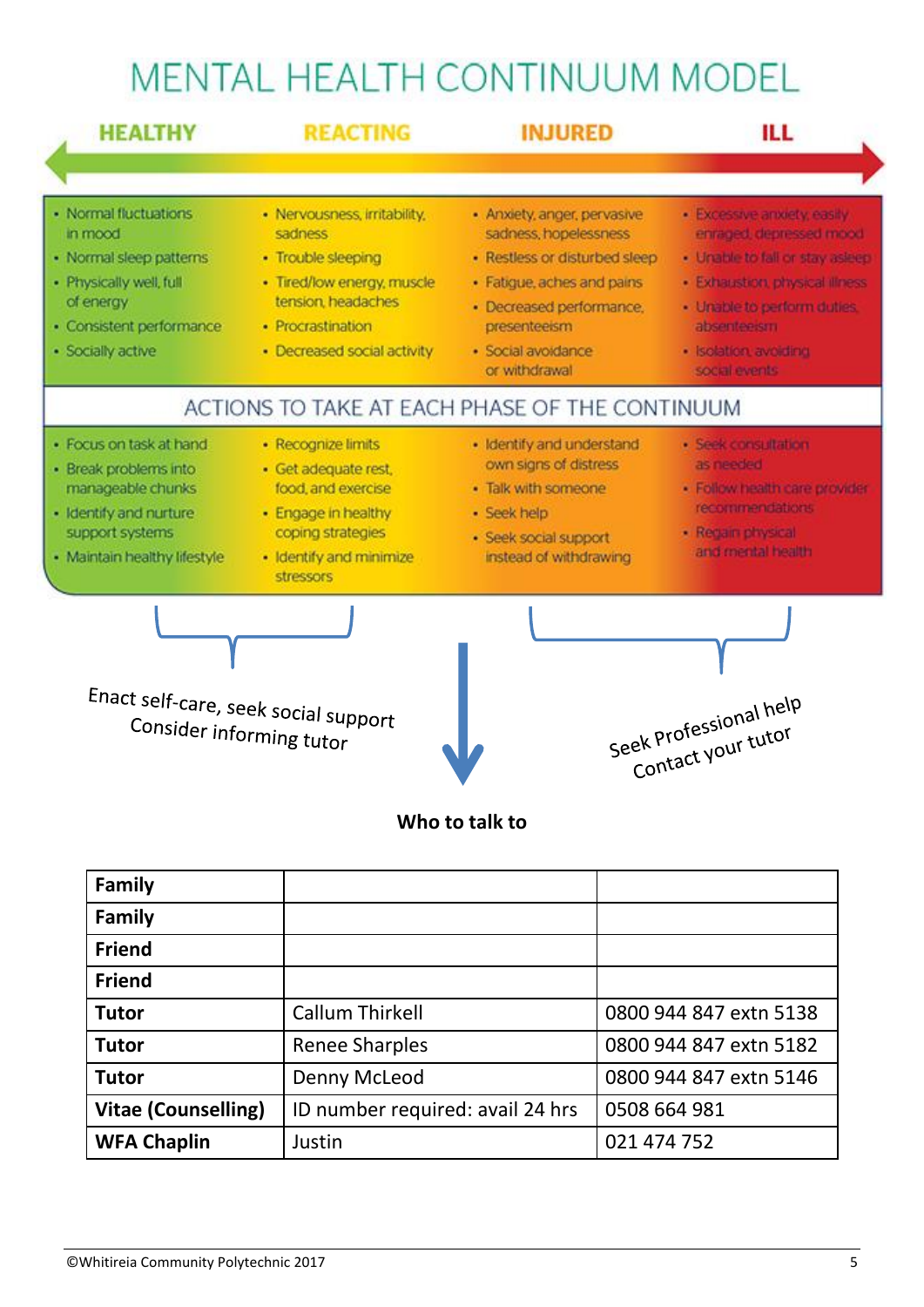## **John's Model Of Reflection**



#### DESCRIPTION:

- Write a description of the experience, build context.
- What are the key issues within the description that I need to pay attention to?

#### REFLECTION:

- What was I trying to achieve?
- Why did I act the way I did?
- What are the consequences of my actions?
- How did I feel about this experience when it was happening?

#### INFLUENCING FACTORS:

- What internal factors influenced my decision making and actions?
- What external factors influenced my decision making and actions?
- What sources of knowledge did or should have influenced my decision making and actions?
- Alternative strategies?
- Could I have dealt with the situation better?
- What other choices did I have?

#### LEARNING:

- How can I make sense of this experience in light of past experience and future practice?
- How do I now feel about this experience?
- Have I taken effective action to support myself and others as a result of this experience?
- How has this experience changed my way of knowing in practice?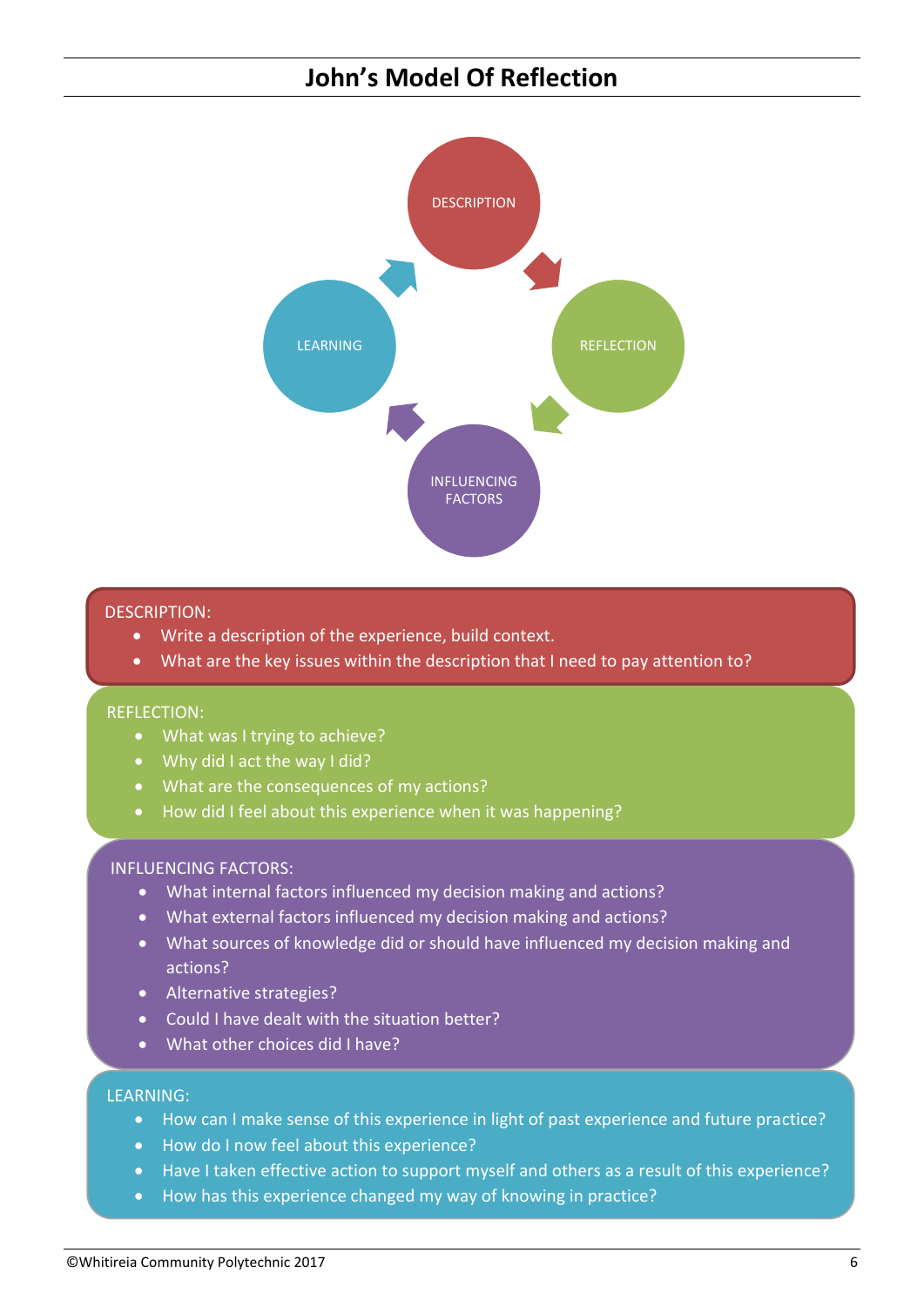## **Central Emergency Communications Centre**

#### **Overview**

This is the first semester of study for the paramedic student, and the primary purpose of the clinical placements this semester is for the student to gain an overview of the health care system and begin to appreciate how the role of the paramedic integrates with other health care providers and facilities. To this end, the placement within Patient Transport Service (PTS) is primarily observational, although the student should engage with the patients and physical tasks as appropriate under the guidance of the supervisor.

The student requires an overview of the philosophy, methodology and operation of the communications centre to understand the working relationship between the communications centre and the paramedic on-road. The student should have the opportunity to observe the various roles in the communication centre.

*No written feedback is required for the Communications Centre placement, but a signature confirming attendance would be appreciated.*

#### **Purpose**

The communication centre plays a pivotal role in ambulance operations. An understanding of the roles, technology and methodologies that are employed is essential for paramedics to appreciate the interaction between road staff, comms staff, health institutions and patients.

## **Objectives**

- Observe operations in communications centre.
- Identify the roles of paramedics and patient transfer staff.

## **Student's role**

- Follow directions of Team Manager Comms (TMC) and other communications centre personnel.
- Ask questions and seek clarification on the role of the communications centre.
- The student is required to spend eight hours in the communications centre. However, if the student wishes to stay longer, this should be negotiated with the duty Team Manger Communications during the placement shift.
- The student is not expected to complete any PCR's during these placements. However, at the completion of this shift, the student should complete a reflection on the placement.
- Request the supervisor to sign below as evidence of your attendance at placement.

|--|--|--|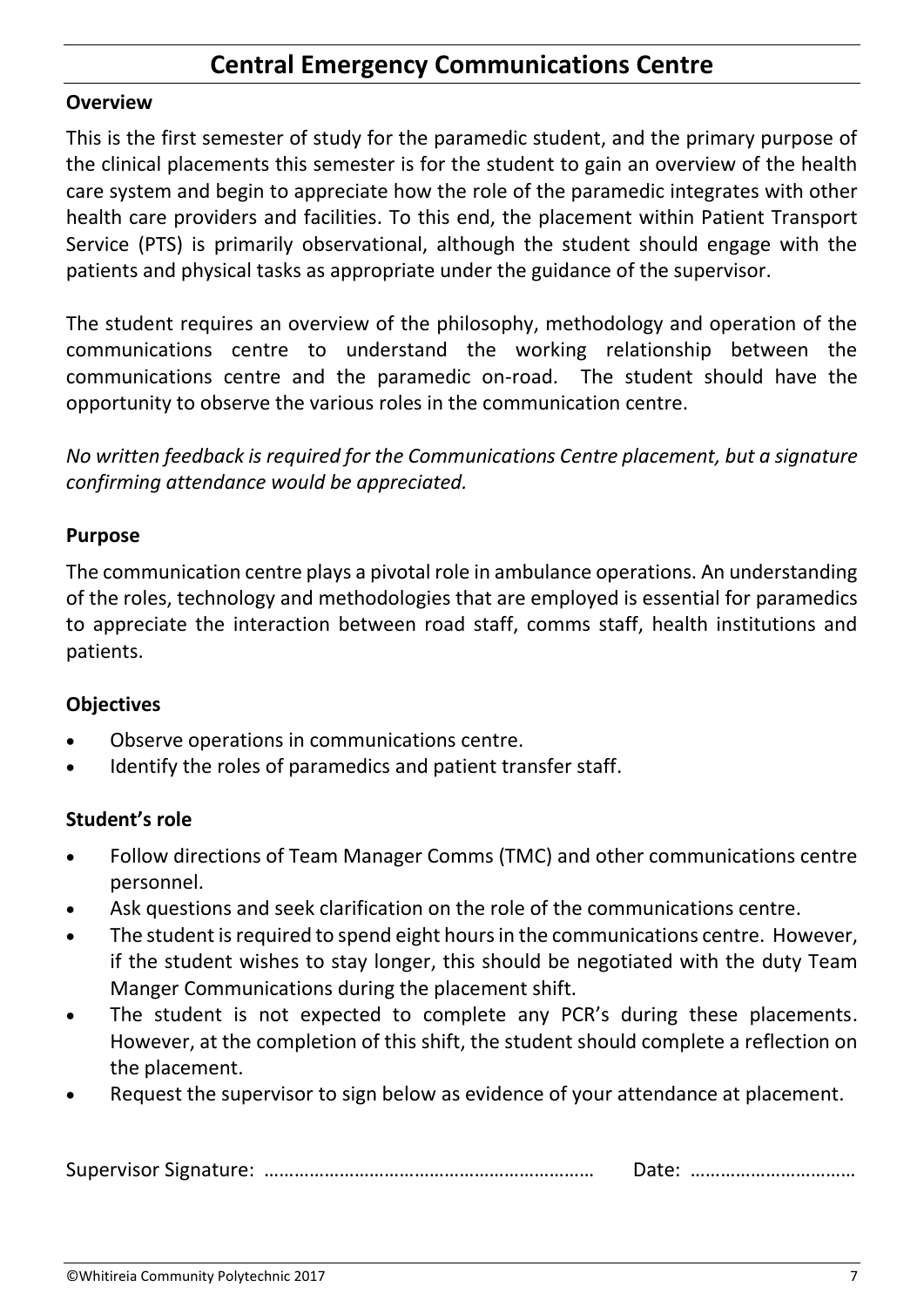..........................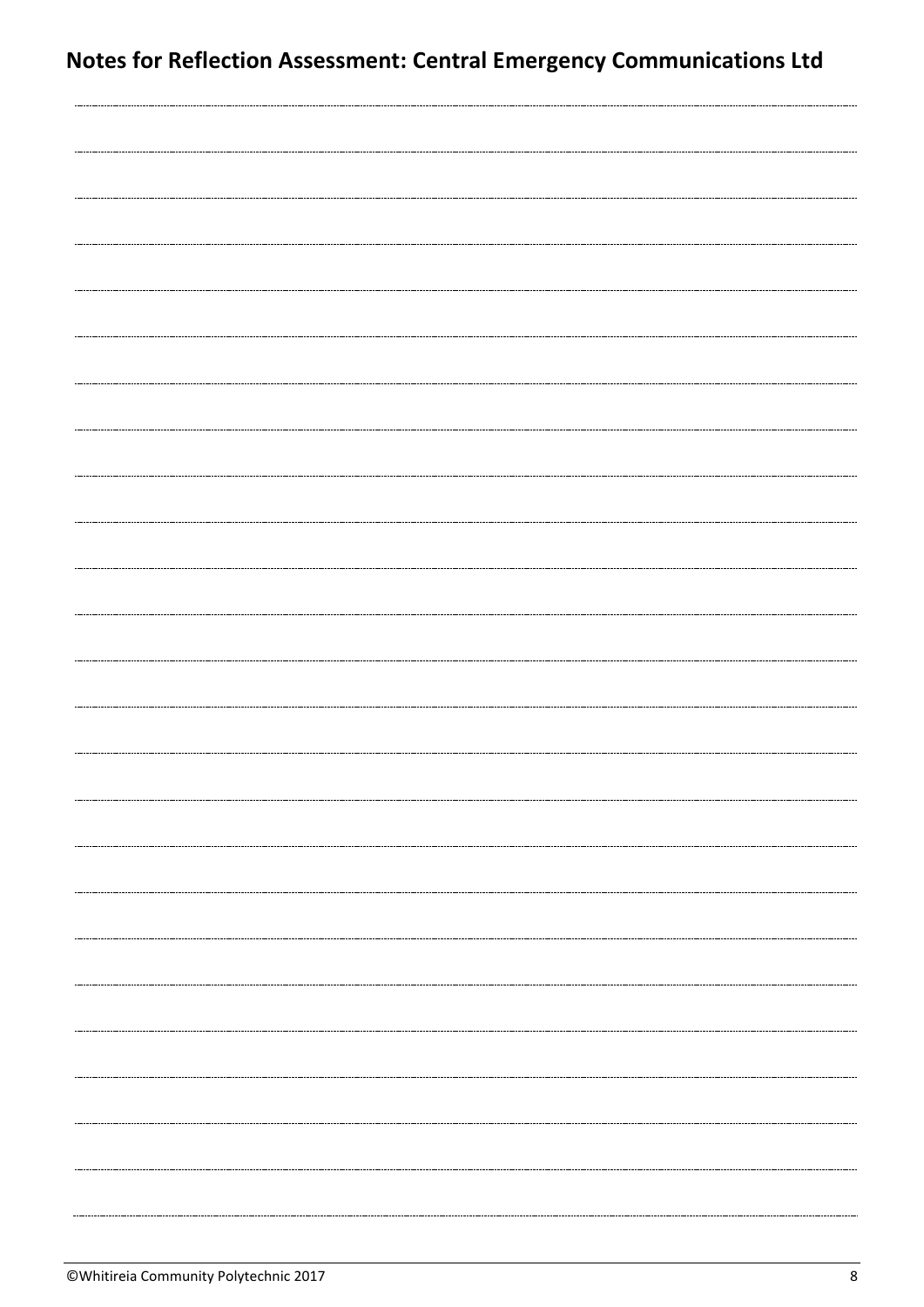## **Aged Residential Care**

#### **Overview**

This is the first semester of study for the paramedic student, and the primary purpose of the clinical placements this semester is for the student to gain an overview of the health care system and begin to appreciate how the role of the paramedic integrates with other health care providers and facilities. To this end, the placement in an aged care facility is primarily observational, although the student should engage with the residents and physical tasks as appropriate under the guidance of the supervisor.

The paramedic student will be associated with a year three student from the Whitireia Bachelor of Nursing (BN) programme who is familiar with the aged care facility. The paramedic student must respect this relationship by exhibiting professional conduct at all times, and by developing a working relationship in the best interests of the residents and the facility.

#### **Purpose**

Paramedics need to be acutely aware of the physical and mental changes associated with the geriatric population. These changes have a direct impact on how people move and prepare themselves for everyday activities and unusual circumstances that may involve them having to be transferred from where they live to a medical facility. Paramedic students also need to practice the art of interaction and communication with a range of people; both as patients and as health care colleagues.

## **Clinical objectives**

- Identify the range of care options available at the facility for residents; from independent to completely dependent/hospital level care.
- Identify the roles of staff at the facility; registered nurse (RN), care assistant, diversional therapist, physical therapist and others.
- Observe physical limitations associated with movement and transfer in the geriatric population; gait, assistance required to stand, sit and walk.
- Engage with the residents and observe the variations in mentation and cognitive processes.
- Become aware of and apply good hygiene/aseptic techniques.
- Observe and participate (where appropriate) in the application of safe manual handling techniques.
- If appropriate, perform vital sign acquisition BP, Temp, HR, RR, BGL on a variety of patients, and record these as directed.

## **Student's role**

Discuss with the supervisor the tasks outlined above, and show them the skills log (back pages of this logbook) that show the skills for which you have been assessed and signed off by the tutor.

Supervisor Signature: ………………………………………………………… Date: ……………………………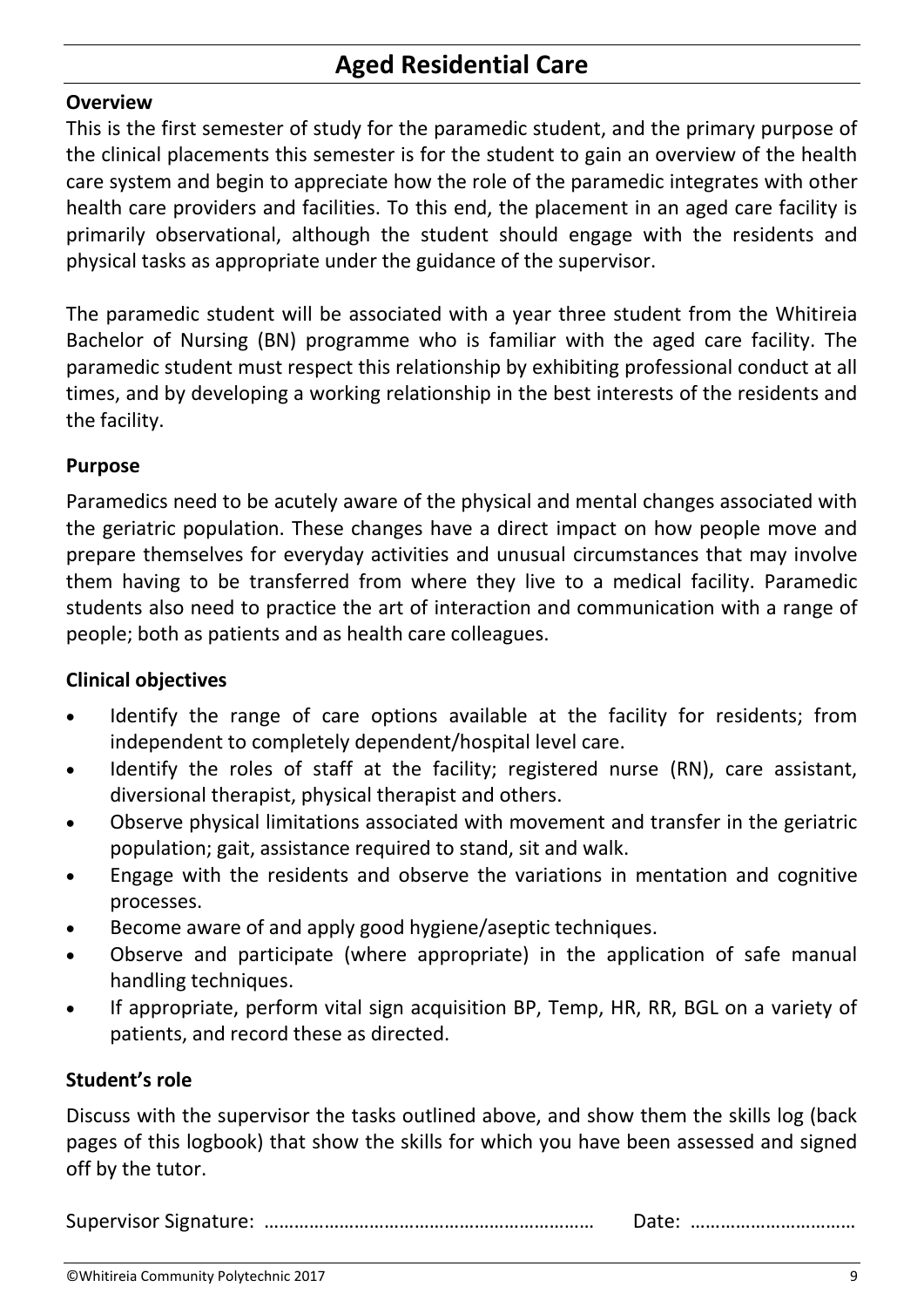**What range of care facilities are offered at this facility?**

**What range of staff is present at this facility?**

**What did you notice about the residents' mobility?**

**What activities and aids are available to assist the residents with their mobility?**

**What did you notice about the residents' mentation and cognitive function?**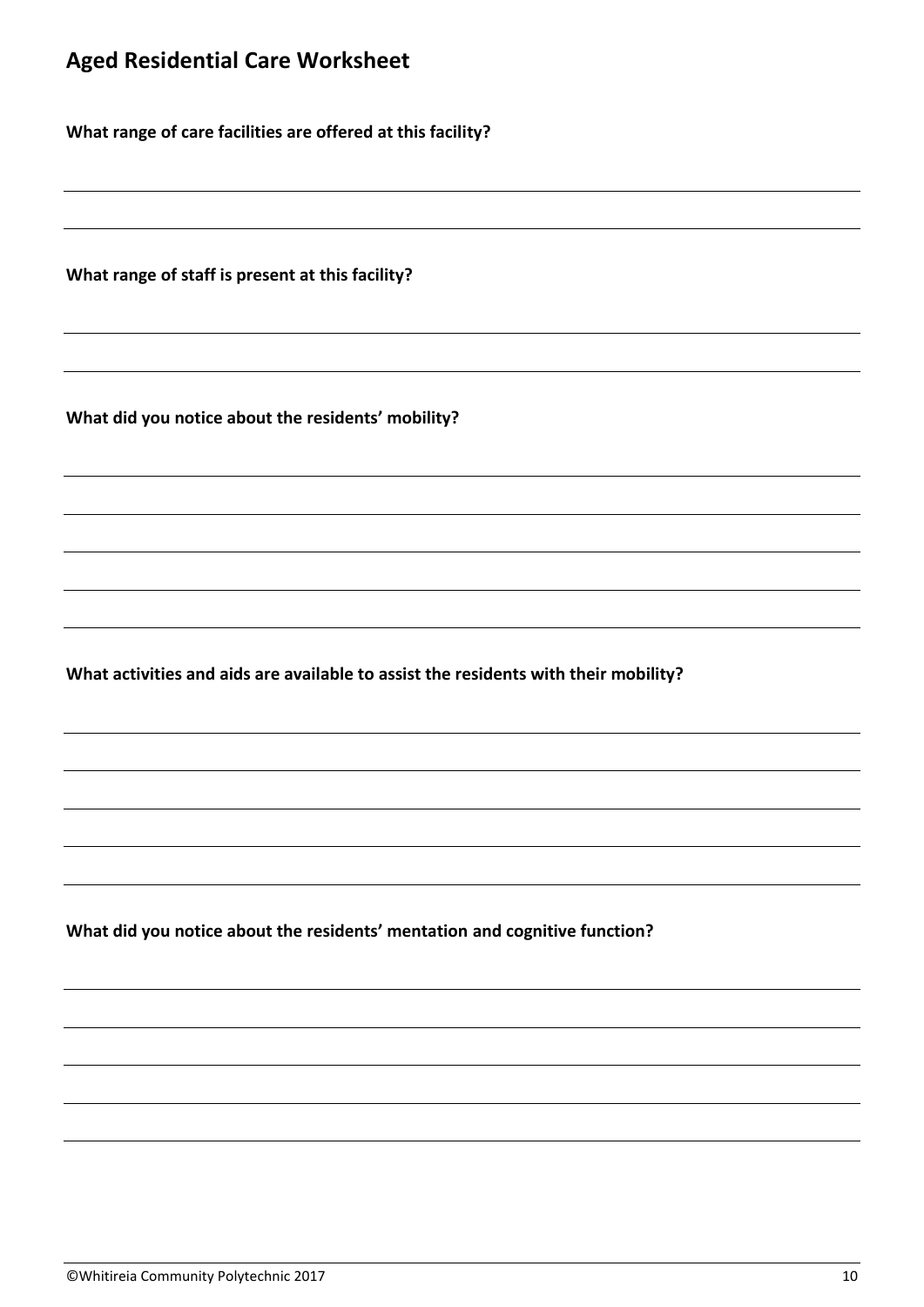|  |  | <b>Notes for Reflection Assessment:</b> |
|--|--|-----------------------------------------|
|--|--|-----------------------------------------|

|                                       | ---------------------------------- |
|---------------------------------------|------------------------------------|
|                                       |                                    |
|                                       |                                    |
| ---------------------------           |                                    |
|                                       |                                    |
|                                       |                                    |
|                                       |                                    |
|                                       |                                    |
|                                       |                                    |
|                                       |                                    |
|                                       |                                    |
|                                       |                                    |
|                                       |                                    |
|                                       |                                    |
|                                       |                                    |
| ------------------------------------- |                                    |
|                                       |                                    |
|                                       |                                    |
|                                       |                                    |
|                                       |                                    |
|                                       |                                    |
|                                       |                                    |
|                                       |                                    |
|                                       |                                    |
|                                       |                                    |
|                                       |                                    |
|                                       |                                    |
| ------<br>---------------------       |                                    |
|                                       |                                    |
|                                       |                                    |
|                                       |                                    |
|                                       |                                    |
|                                       |                                    |
|                                       |                                    |
|                                       |                                    |
|                                       |                                    |
|                                       |                                    |
|                                       |                                    |
|                                       |                                    |
|                                       |                                    |
|                                       |                                    |
|                                       |                                    |
|                                       |                                    |
|                                       |                                    |
|                                       |                                    |
|                                       |                                    |
|                                       |                                    |
|                                       |                                    |
|                                       |                                    |
|                                       |                                    |
|                                       |                                    |
|                                       |                                    |
|                                       |                                    |
|                                       |                                    |
|                                       |                                    |
|                                       |                                    |
|                                       |                                    |
|                                       |                                    |
|                                       |                                    |
|                                       |                                    |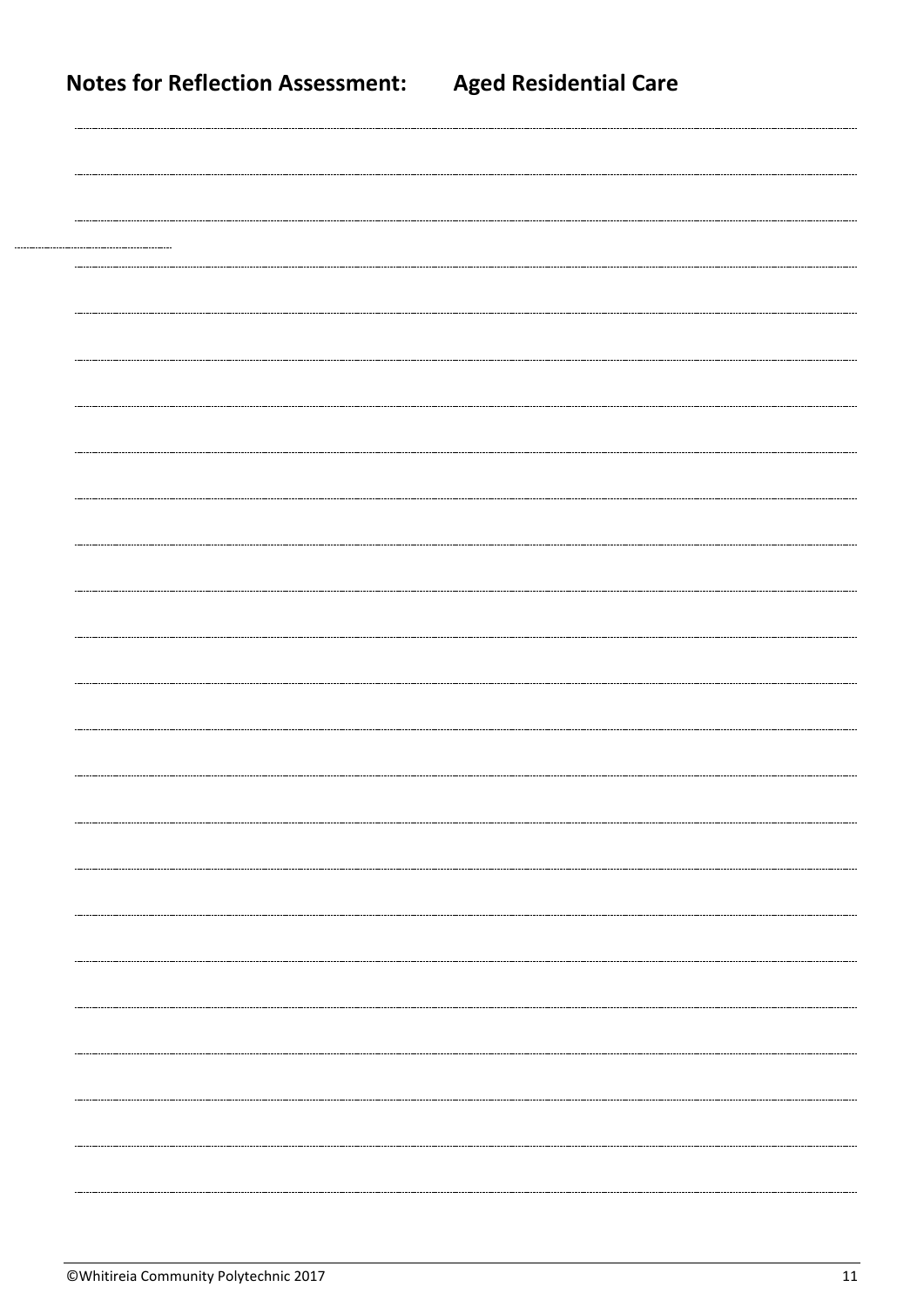## **Overview**

This is the first semester of study for the paramedic student, and the primary purpose of the clinical placements this semester is for the student to gain an overview of the health care system and begin to appreciate how the role of the paramedic integrates with other health care providers and facilities. To this end, the placement within Patient Transport Service (PTS) is primarily observational, although the student should engage with the patients and physical tasks as appropriate under the guidance of the supervisor.

The paramedic student will be assigned to a Patient Transport Officer (PTO) who is responsible for the vehicle, equipment, patient care, and any other services provided. The paramedic student must respect this relationship by exhibiting professional conduct at all times, and by developing a working relationship in the best interests of the patient and the health care industry.

## **Purpose**

Patient Transport Service (PTS) personnel transport a wide range of patients. The nonemergency title does not mean that all of these patients are well, or in a stable condition. Inter-hospital transfers in particular can mean that PTS personnel can be involved in complex cases that require varying degrees of intervention during transport.

## **Objectives**

- Familiarisation with station, vehicle and equipment, and dispatch procedures.
- Witness the range of work encountered in this role and develop communication skills that underpin successful paramedic - patient relationships.
- Develop the physical skills and attitudes that will allow you to assist patients with mobility and health issues when being transferred from one setting to another.

## **Student's Role**

Discuss with the supervisor the tasks outlined above, and show them the skills log (back pages of this logbook) that show the skills you have been assessed and signed off on by the tutor.

Request the supervisor to provide feedback on the following placements, and to sign the feedback as evidence of your attendance at placement.

The student is not expected to complete any PCR's during these placements, however; at the completion of the four PTS shifts, the student should complete a reflection on these placements.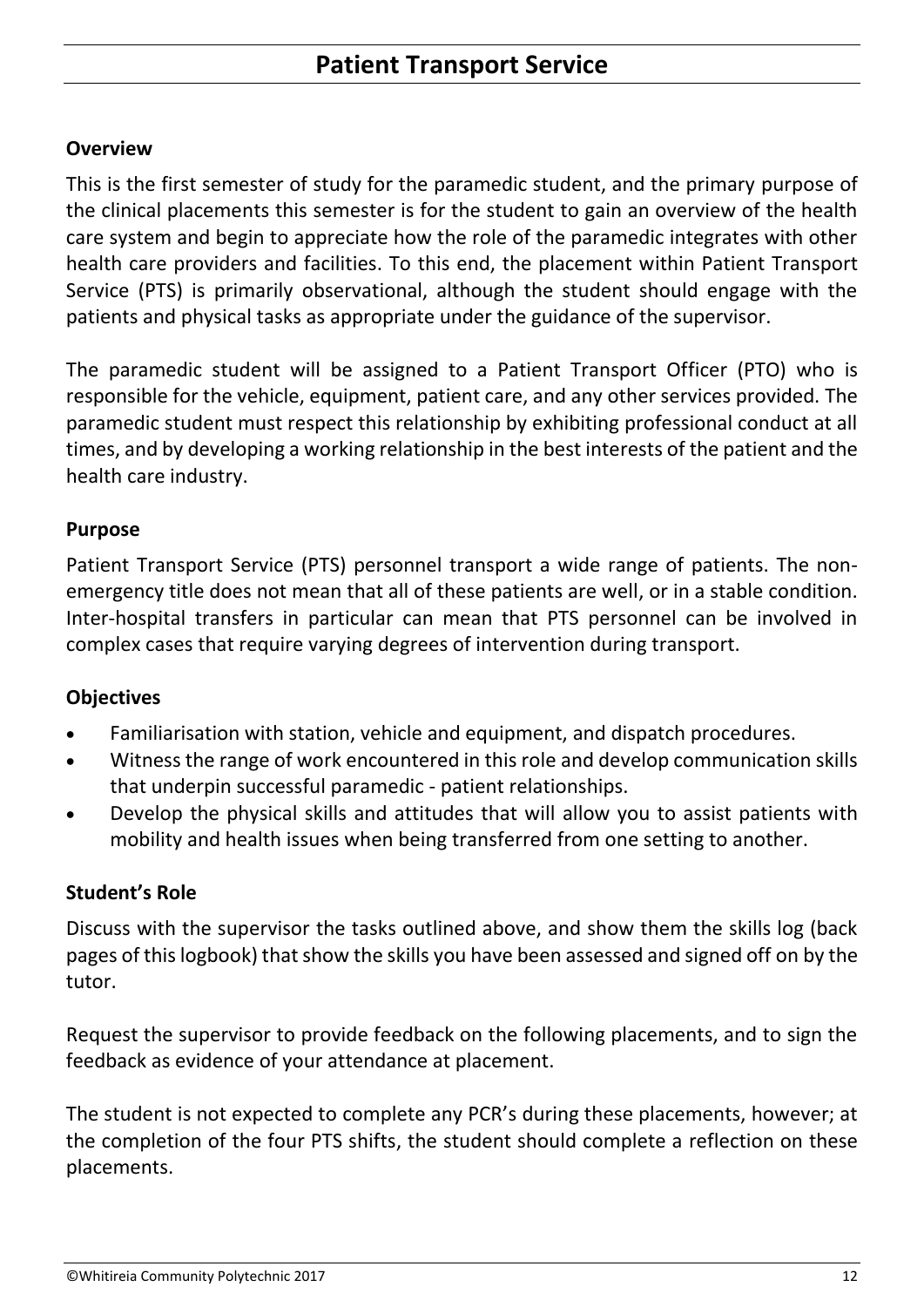## **PTS FEEDBACK 1**

## **Did I engage the patients/escorts in appropriate conversations?**

| Inappropriate conversation |  | Consistently engaged in an |
|----------------------------|--|----------------------------|
|                            |  | appropriate manner         |

#### **Did I seem actively involved in the PTS role?**

| Consistently able to assist with role<br>Disinterested or unable |                                |  |  |  |
|------------------------------------------------------------------|--------------------------------|--|--|--|
| to engage                                                        | and show development of skills |  |  |  |

#### **Any suggestions for improvement in my practise as a paramedic student?**

| <b>Supervisor Signature:</b> | Date: |  |
|------------------------------|-------|--|

## **PTS FEEDBACK 2**

#### **Did I engage the patients/escorts in appropriate conversations?**

| Inappropriate conversation | Consistently engaged in an |  |  |                    |
|----------------------------|----------------------------|--|--|--------------------|
|                            |                            |  |  | appropriate manner |

#### **Did I seem actively involved in the PTS role?**

| Disinterested or unable |  | Consistently able to assist with role |
|-------------------------|--|---------------------------------------|
| to engage               |  | and show development of skills        |

## **Any suggestions for improvement in my practise as a paramedic student?**

Supervisor Signature: Date:

©Whitireia Community Polytechnic 2017 13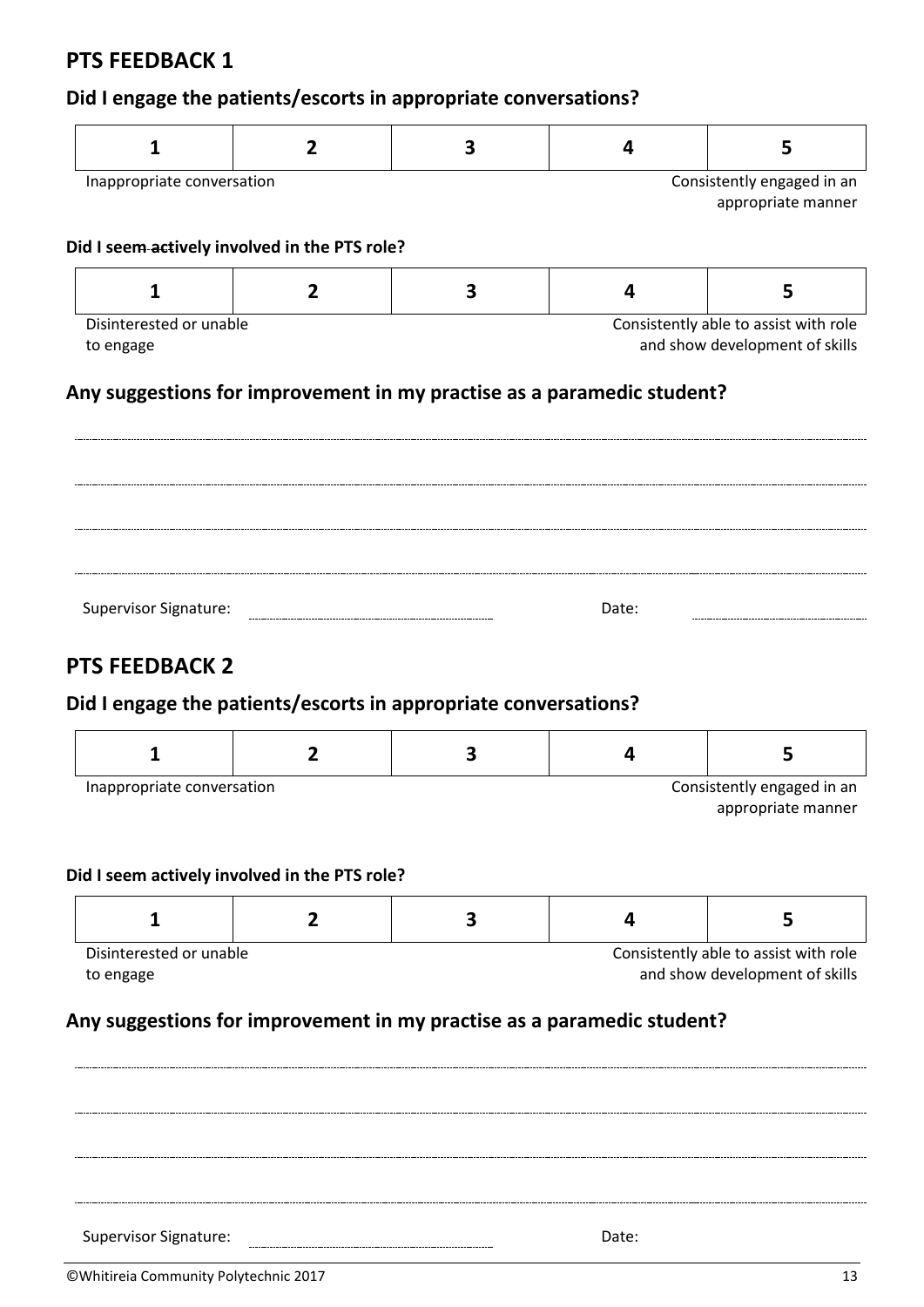## **PTS FEEDBACK 3**

## **Did I engage the patients/escorts in appropriate conversations?**

| 1                                             | $\overline{2}$ | 3                                                                      | 4     | 5                                                                       |
|-----------------------------------------------|----------------|------------------------------------------------------------------------|-------|-------------------------------------------------------------------------|
| Inappropriate conversation                    |                |                                                                        |       | Consistently engaged in an                                              |
|                                               |                |                                                                        |       | appropriate manner                                                      |
| Did I seem actively involved in the PTS role? |                |                                                                        |       |                                                                         |
| $\mathbf{1}$                                  | $\overline{2}$ | 3                                                                      | 4     | 5                                                                       |
| Disinterested or unable                       |                |                                                                        |       | Consistently able to assist with role                                   |
| to engage                                     |                |                                                                        |       | and show development of skills                                          |
|                                               |                | Any suggestions for improvement in my practise as a paramedic student? |       |                                                                         |
|                                               |                |                                                                        |       |                                                                         |
|                                               |                |                                                                        |       |                                                                         |
|                                               |                |                                                                        |       |                                                                         |
|                                               |                |                                                                        |       |                                                                         |
|                                               |                |                                                                        |       |                                                                         |
|                                               |                |                                                                        |       |                                                                         |
|                                               |                |                                                                        |       |                                                                         |
|                                               |                |                                                                        |       |                                                                         |
|                                               |                |                                                                        |       |                                                                         |
|                                               |                |                                                                        |       |                                                                         |
|                                               |                |                                                                        |       |                                                                         |
| <b>Supervisor Signature:</b>                  |                |                                                                        | Date: |                                                                         |
|                                               |                |                                                                        |       |                                                                         |
|                                               |                |                                                                        |       |                                                                         |
|                                               |                |                                                                        |       |                                                                         |
| <b>PTS FEEDBACK 4</b>                         |                |                                                                        |       |                                                                         |
|                                               |                |                                                                        |       |                                                                         |
|                                               |                | Did I engage the patients/escorts in appropriate conversations?        |       |                                                                         |
|                                               |                |                                                                        |       |                                                                         |
|                                               |                |                                                                        |       |                                                                         |
| 1                                             | $\overline{2}$ | 3                                                                      | 4     | 5                                                                       |
|                                               |                |                                                                        |       |                                                                         |
|                                               |                |                                                                        |       |                                                                         |
| Inappropriate conversation                    |                |                                                                        |       |                                                                         |
|                                               |                |                                                                        |       |                                                                         |
|                                               |                |                                                                        |       |                                                                         |
|                                               |                |                                                                        |       | Consistently engaged in an<br>appropriate manner                        |
| 1                                             | 2              | 3                                                                      | 4     | 5                                                                       |
|                                               |                |                                                                        |       |                                                                         |
|                                               |                |                                                                        |       |                                                                         |
|                                               |                |                                                                        |       |                                                                         |
|                                               |                |                                                                        |       | Consistently able to assist with role<br>and show development of skills |
|                                               |                |                                                                        |       |                                                                         |
|                                               |                |                                                                        |       |                                                                         |
|                                               |                | Any suggestions for improvement in my practise as a paramedic student? |       |                                                                         |
|                                               |                |                                                                        |       |                                                                         |
| Disinterested or unable<br>to engage          |                |                                                                        |       |                                                                         |
| Did I seem actively involved in the PTS role? |                |                                                                        |       |                                                                         |
|                                               |                |                                                                        |       |                                                                         |
|                                               |                |                                                                        |       |                                                                         |
|                                               |                |                                                                        |       |                                                                         |
|                                               |                |                                                                        |       |                                                                         |
|                                               |                |                                                                        |       |                                                                         |
|                                               |                |                                                                        |       |                                                                         |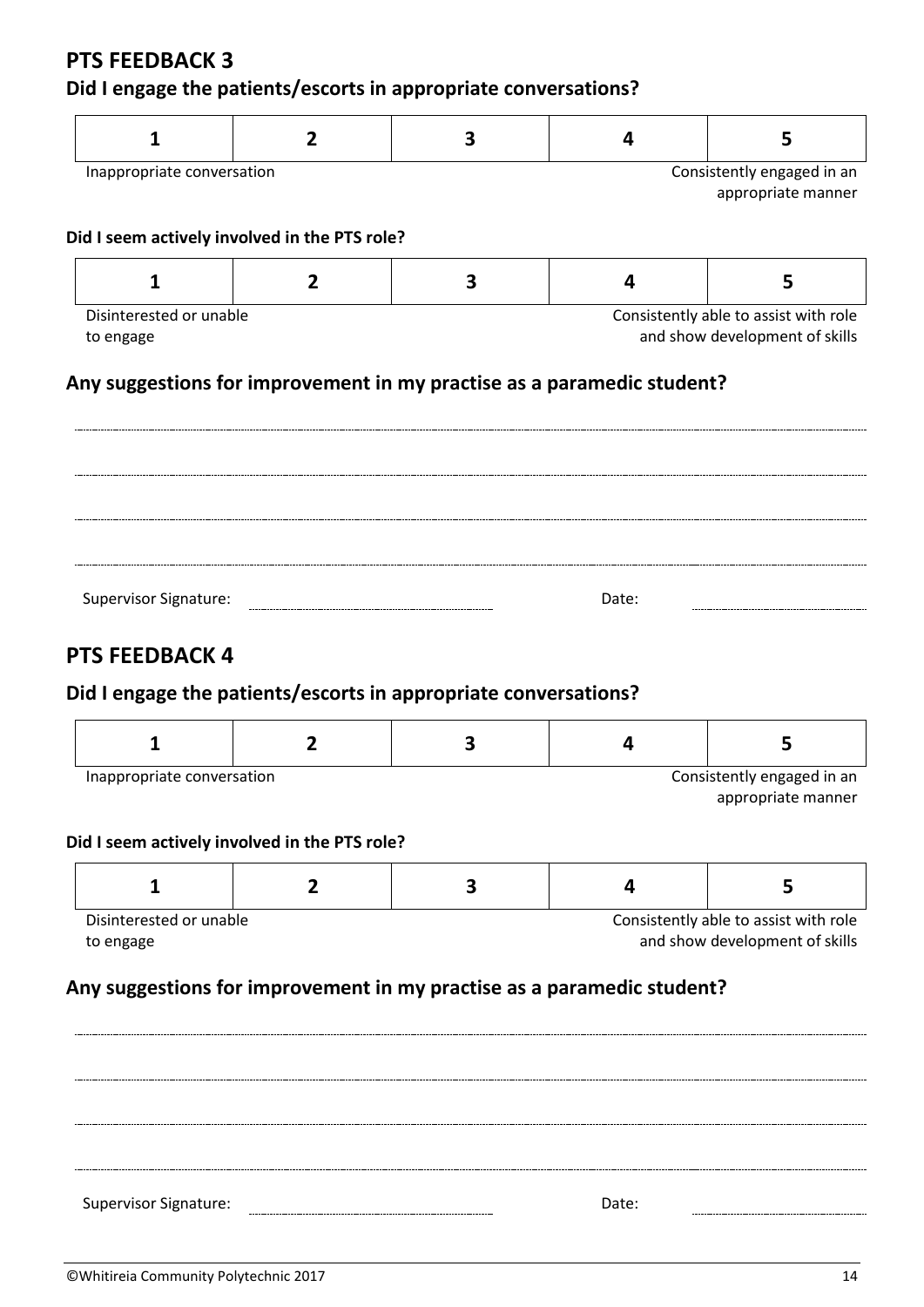| <b>Notes for Reflection Assessment:</b> | <b>Patient Transport Service</b> |
|-----------------------------------------|----------------------------------|
|                                         |                                  |
|                                         |                                  |
|                                         |                                  |
|                                         |                                  |
|                                         |                                  |
|                                         |                                  |
|                                         |                                  |
|                                         |                                  |
|                                         |                                  |
|                                         |                                  |
|                                         |                                  |
|                                         |                                  |
|                                         |                                  |
|                                         |                                  |
|                                         |                                  |
|                                         |                                  |
|                                         |                                  |
|                                         |                                  |
|                                         |                                  |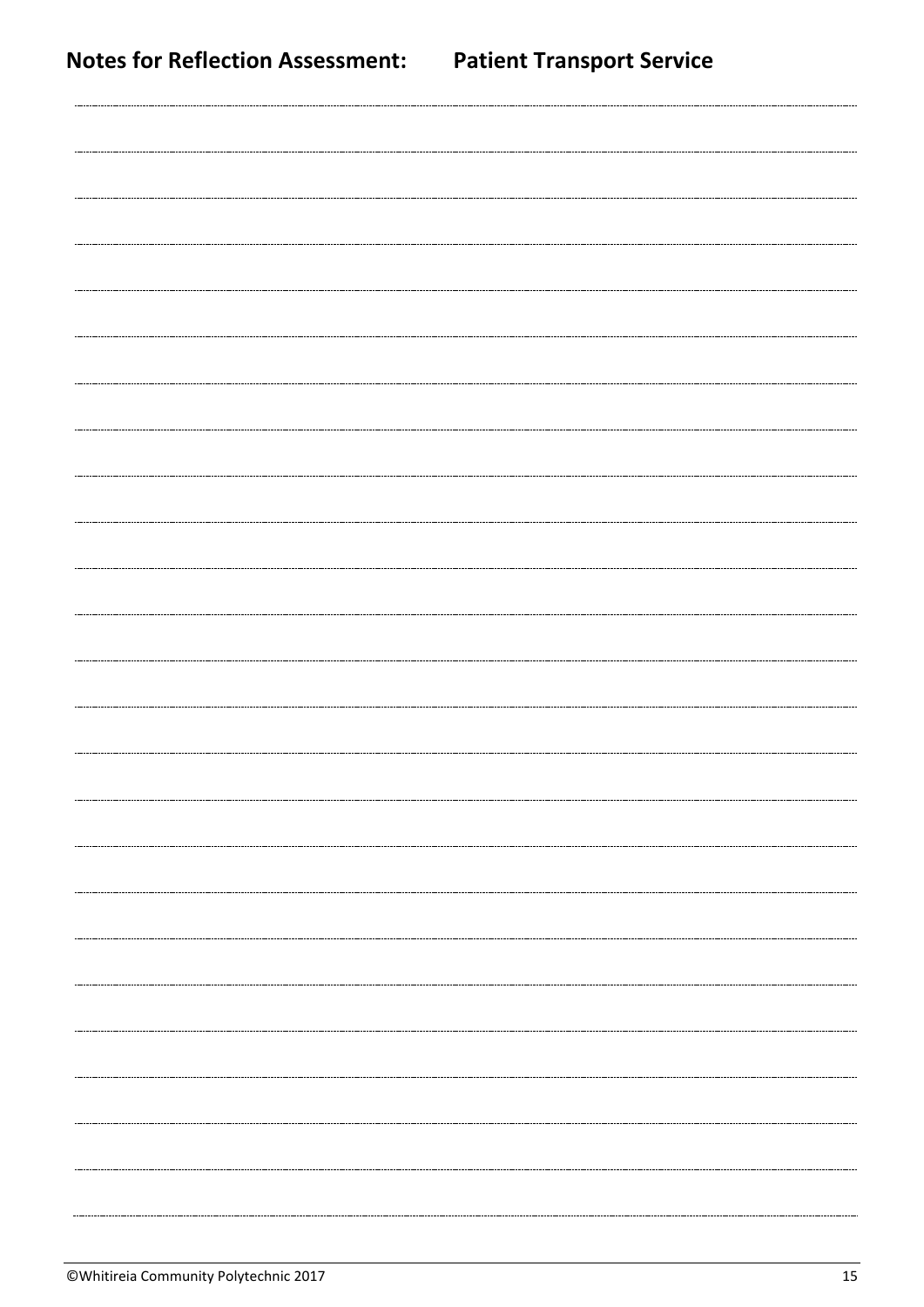## **Urgent Community Care**

## **Overview**

- This is the student's first semester of study, and these placements are their introduction to emergency ambulance services and Urgent Community Care
- The student is essentially in an observer role to start with and as such their knowledge and recognition of situations and responses needs total support from the paramedic crew.
- The student is not expected to demonstrate independent capabilities in patient management or treatment, and the student should not be asked to perform any skill that has not been signed off in this logbook.
- The student has been trained in Basic Life Support basic airway management/IPPV, CPR and SAED; manual handling, and vital sign acquisition. As the semester progresses, the student will be instructed in the assessment and management of simple trauma.

The paramedic student will be assigned to an extended care paramedic (ECP) who is responsible for the urgent community care (UCC) vehicle, equipment, patient care, and any other services provided. The paramedic student must respect this relationship by exhibiting professional conduct at all times, and by developing a working relationship in the best interests of the patient and the health care industry.

#### **Purpose**

The extended care paramedic role encompasses assessment, treatment and referral tasks beyond the scope of emergency ambulance (EAS) paramedics. The focus of the UCC is assess and provide appropriate treatment or referral within the community for those patients that do not need to be transported to hospital. This is an opportunity for the student to experience the scope of practice within this role and identify how UCC works alongside EAS.

## **Objectives**

- Familiarisation with station, vehicle and equipment, and dispatch procedures
- Supervised assistance with physical examination (Primary/Secondary survey)
- Supervised assistance with performing status assessments and acquiring vital signs.
- Supervised assistance with non-invasive assessment / treatment of simple trauma.

## **Student's role**

Discuss with the supervisor the tasks outlined above, and show them the skills log (back pages of this logbook) that show the skills for which you have been assessed and signed off by the tutor.

Request the supervisor to provide feedback*,* and to sign the feedback as evidence of your attendance at placement.

The student is expected to complete five Patient Care Records (PCR's), including reflection, during these Emergency Ambulance Service and/or UCC placements.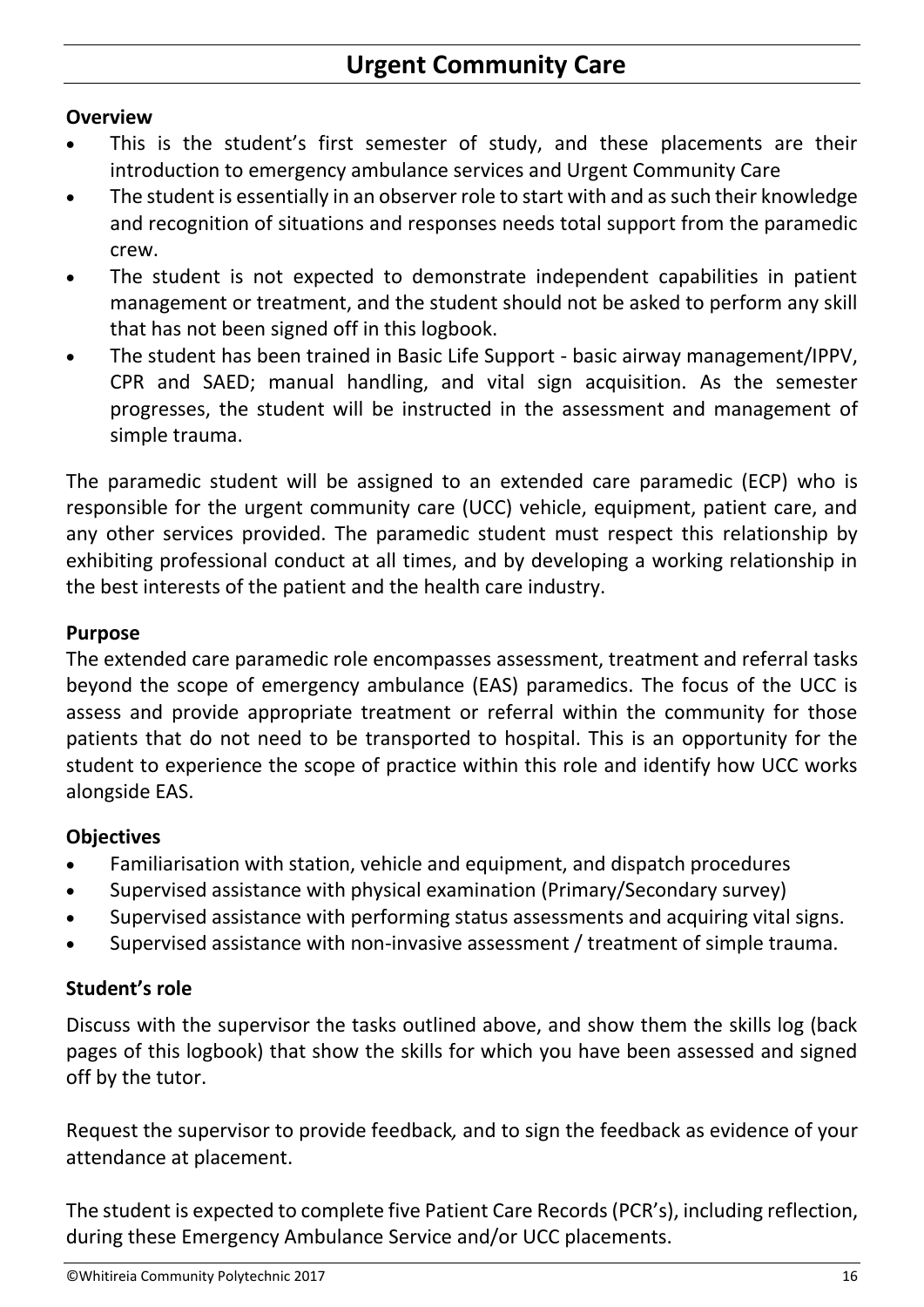## **Supervisors Feedback: Urgent Community Care**

## **Do I present myself in a professional manner (is my uniform, personal presentation and behaviour professional?)**

| Inappropriate attitude or behaviour<br>Immaculate presentation and |  |  |                                  |  |
|--------------------------------------------------------------------|--|--|----------------------------------|--|
|                                                                    |  |  | consistent professional attitude |  |

#### **Do I communicate in an appropriate manner and listen to instructions?**

| Inannronriate communication and |  | Annropriate communication |
|---------------------------------|--|---------------------------|

Inappropriate communication and not listening to instructions

Appropriate communication with no misinterpretations

## **Do I take initiative with patients and show empathy and respect throughout my clinical shift?**

| Inappropriate and rude with |  |  | Respectful and appropriate and shows |
|-----------------------------|--|--|--------------------------------------|
| minimal respect and empathy |  |  | respect for others and situations    |

## **Was I motivated to learn while on clinical placement?**

| Did not ask questions or appear | Consistently asking questions and motivated |  |  |
|---------------------------------|---------------------------------------------|--|--|
| interested in learning from the | to learn more while on placement            |  |  |
| placement                       |                                             |  |  |

| Supervisor Signature: | Date: |
|-----------------------|-------|
|                       |       |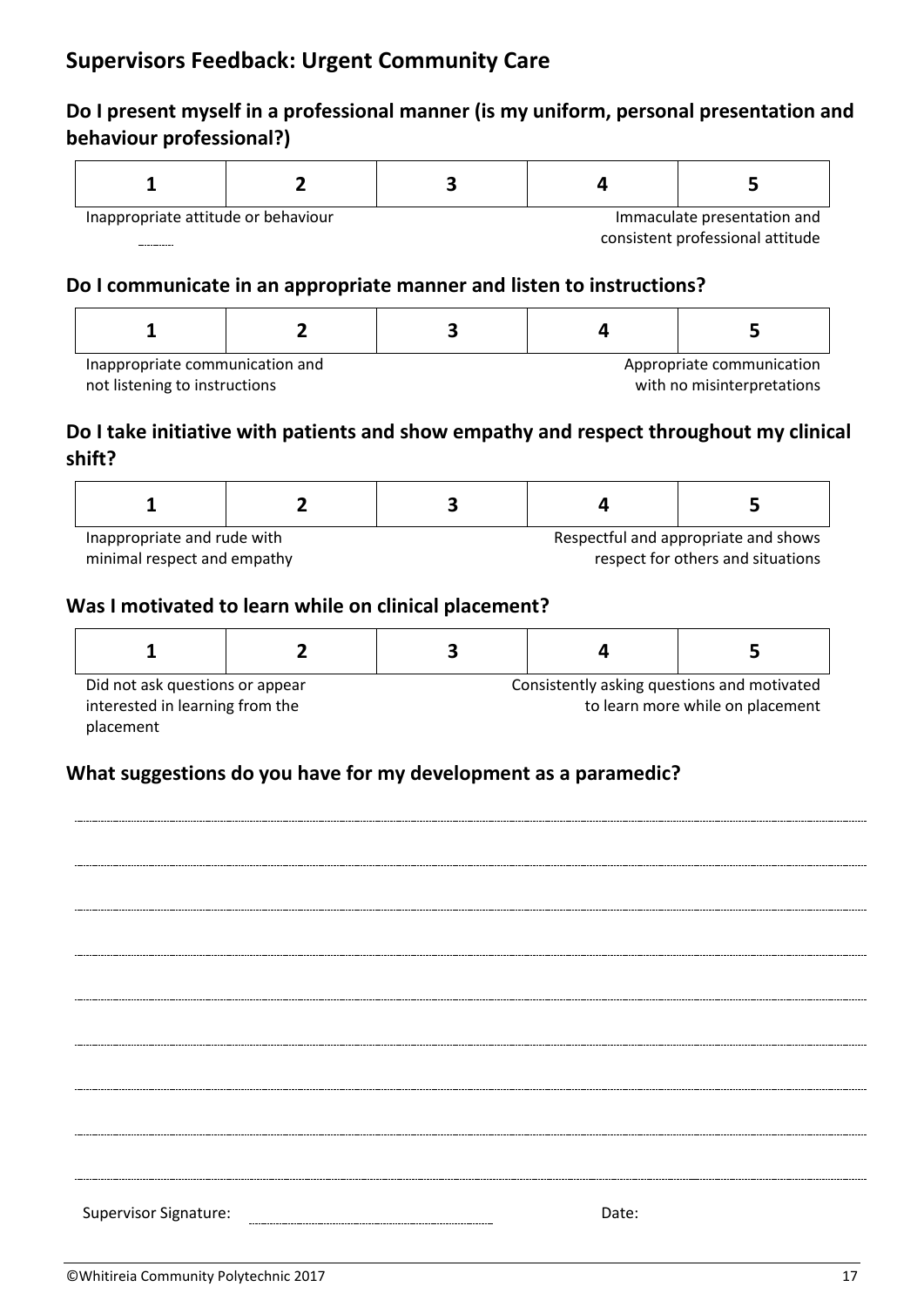| <b>Notes for Reflection Assessment: Urgent Community Care</b> |  |                                     |
|---------------------------------------------------------------|--|-------------------------------------|
|                                                               |  |                                     |
|                                                               |  |                                     |
|                                                               |  |                                     |
|                                                               |  |                                     |
|                                                               |  |                                     |
|                                                               |  |                                     |
|                                                               |  |                                     |
|                                                               |  |                                     |
|                                                               |  |                                     |
|                                                               |  |                                     |
|                                                               |  |                                     |
|                                                               |  |                                     |
|                                                               |  |                                     |
|                                                               |  |                                     |
|                                                               |  | ----------------------------------- |
|                                                               |  |                                     |
|                                                               |  |                                     |
|                                                               |  |                                     |
|                                                               |  |                                     |
|                                                               |  |                                     |
|                                                               |  | ----------------------------------  |
|                                                               |  |                                     |

...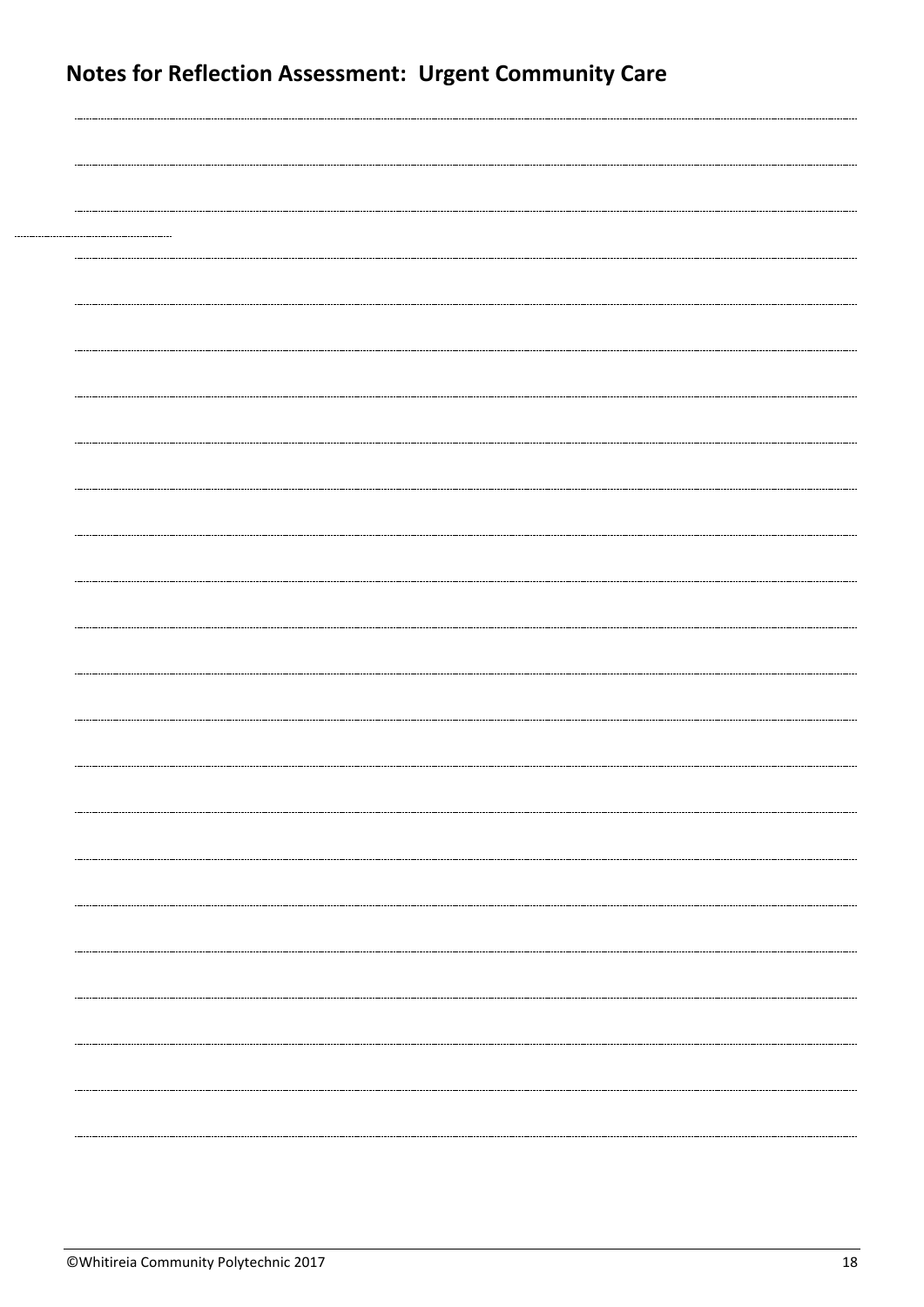## **Emergency Ambulance Service**

#### **Overview**

- This is the student's first semester of study, and these placements are their introduction to emergency ambulance services.
- The student is essentially in an observer role to start with and, as such, their knowledge and recognition of situations and responses needs total support from the paramedic crew.
- The student is not expected to demonstrate independent capabilities in patient management or treatment, and the student should not be asked to perform any skill that has not been signed off in this logbook.
- The student has been trained in Basic Life Support basic airway management/IPPV, CPR and SAED; manual handling, and vital sign acquisition. As the semester progresses, the student will be instructed in the assessment and management of simple trauma.

The paramedic student will be assigned to an emergency ambulance crew who is responsible for the vehicle, equipment, patient care, and any other services provided. The paramedic student must respect this relationship by exhibiting professional conduct at all times, and by developing a working relationship in the best interests of the patient and the health care industry.

#### **Purpose**

The paramedic role encompasses multifarious tasks, which often seems overwhelming. This is the student's introduction to paramedicine, and provides the opportunity to shape their development as career paramedics.

## **Objectives**

- Familiarisation with station, vehicle and equipment, and dispatch procedures.
- Supervised assistance with physical examination (Primary/Secondary survey).
- Supervised assistance with performing status assessments and acquiring vital signs.
- Supervised assistance with non-invasive assessment / treatment of simple trauma.

#### **Student's role**

Discuss with the supervisor the tasks outlined above, and show them the skills log (back pages of this logbook) that show the skills for which you have been assessed and signed off by the tutor.

Request the supervisor to provide feedback *for each day or night on shift,* and to sign the feedback as evidence of your attendance at placement.

The student is expected to complete five Patient Care Records (PCR's), including reflection, during these Emergency Ambulance Service placements.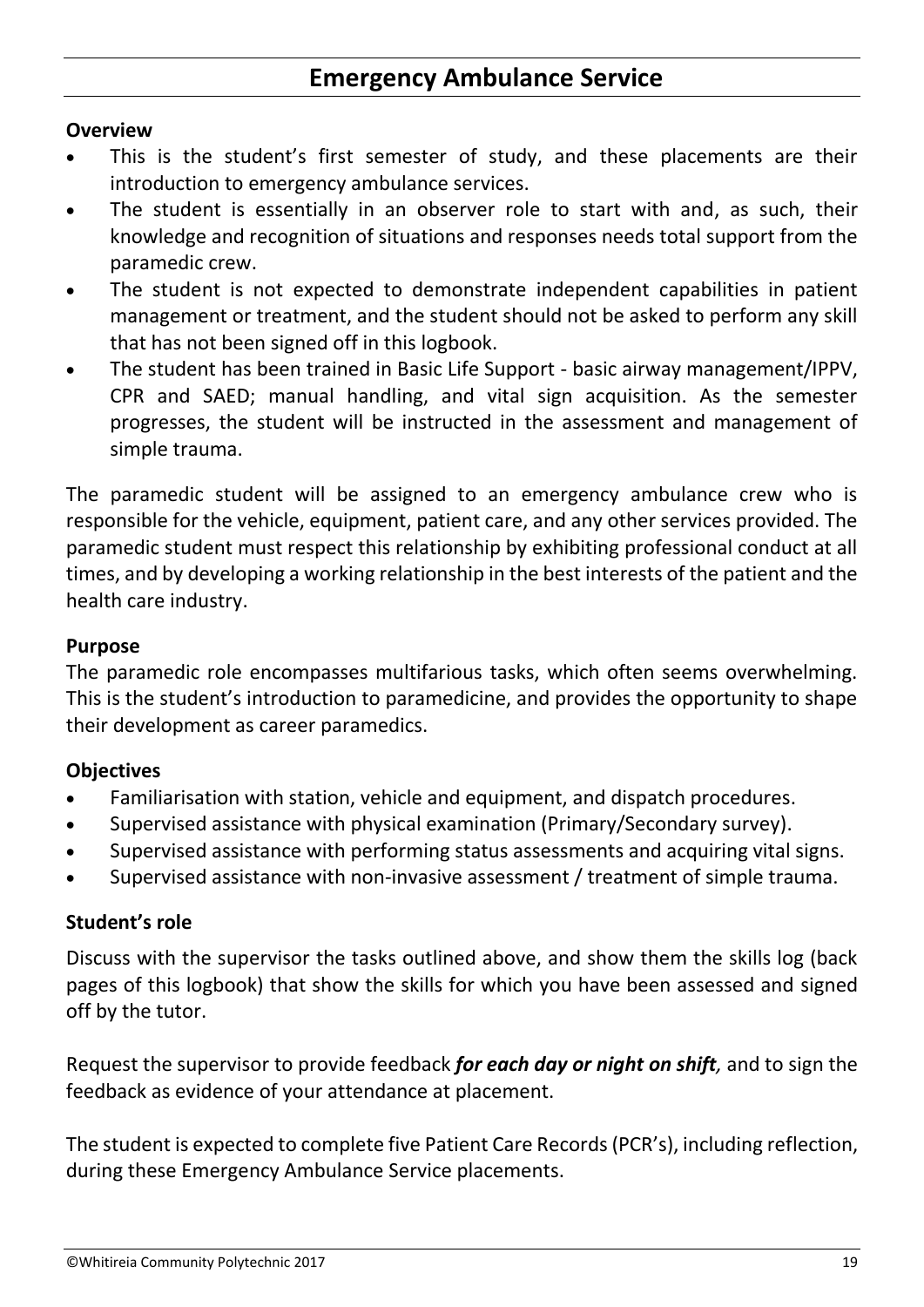## **Do I present myself in a professional manner (is my uniform, personal presentation and behaviour professional?)**

| Inappropriate attitude or behaviour |  | Immaculate presentation and      |
|-------------------------------------|--|----------------------------------|
|                                     |  | consistent professional attitude |

#### **Do I communicate in an appropriate manner and listen to instructions?**

| Inappropriate communication and |  |  | Appropriate communication |
|---------------------------------|--|--|---------------------------|

not listening to instructions

with no misinterpretations

## **Do I take initiative with patients and show empathy and respect throughout my clinical shift?**

| Inappropriate and rude with |  |  | Respectful and appropriate and shows |
|-----------------------------|--|--|--------------------------------------|
| minimal respect and empathy |  |  | respect for others and situations    |

#### **Was I motivated to learn while on clinical placement?**

| Did not ask questions or appear | Consistently asking questions and motivated |  |  |
|---------------------------------|---------------------------------------------|--|--|
| interested in learning from the | to learn more while on placement            |  |  |
| placement                       |                                             |  |  |

| ©Whitireia Community Polytechnic 2017 |       | 20 |
|---------------------------------------|-------|----|
| Supervisor Signature:                 | Date: |    |
|                                       |       |    |
|                                       |       |    |
|                                       |       |    |
|                                       |       |    |
|                                       |       |    |
|                                       |       |    |
|                                       |       |    |
|                                       |       |    |
|                                       |       |    |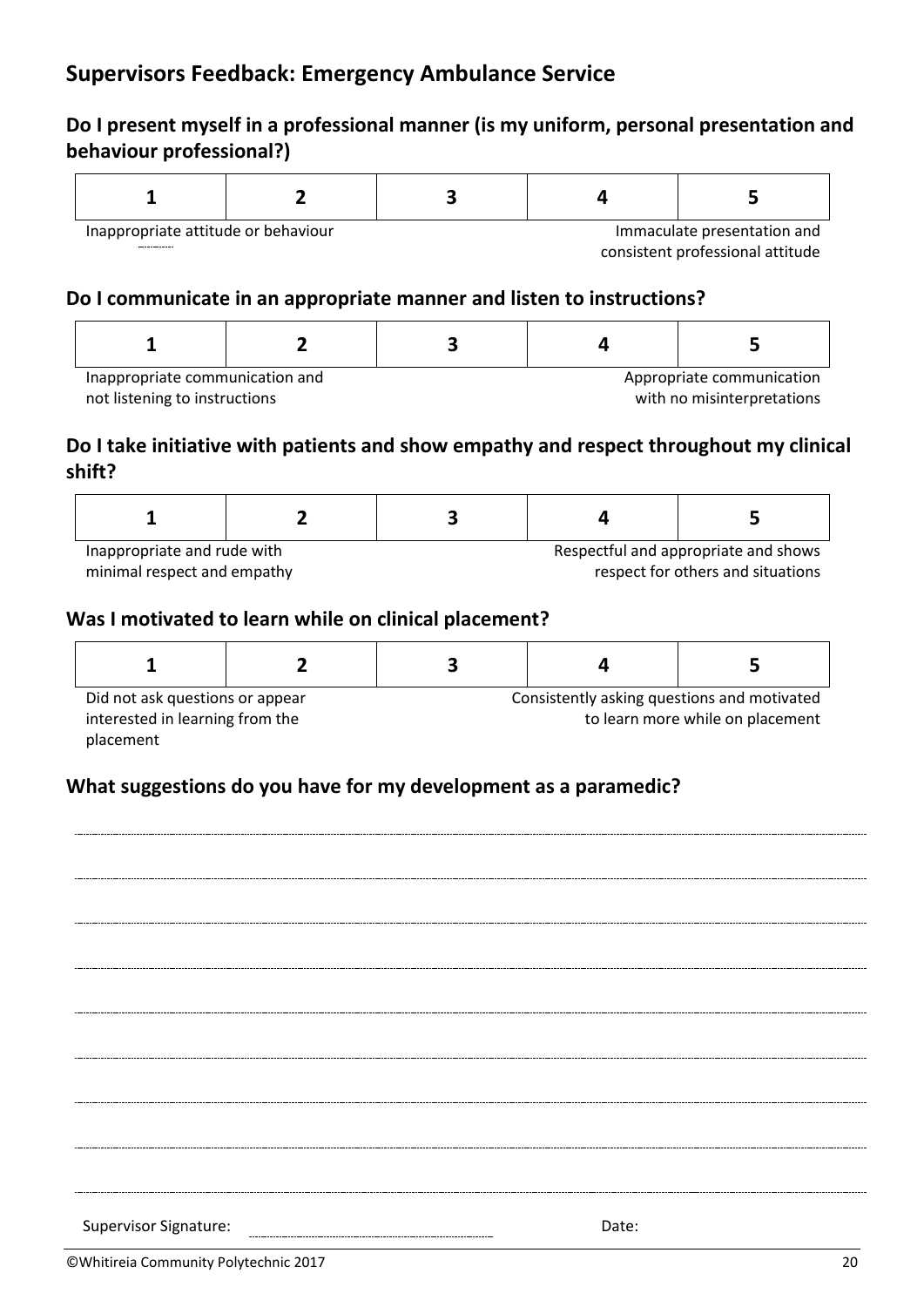## **Do I present myself in a professional manner (is my uniform, personal presentation and behaviour professional?)**

| Inappropriate attitude or behaviour |                                  |  | Immaculate presentation and |
|-------------------------------------|----------------------------------|--|-----------------------------|
|                                     | consistent professional attitude |  |                             |

#### **Do I communicate in an appropriate manner and listen to instructions?**

| Inappropriate communication and |  |  | Appropriate communication |
|---------------------------------|--|--|---------------------------|

not listening to instructions

with no misinterpretations

## **Do I take initiative with patients and show empathy and respect throughout my clinical shift?**

| Inappropriate and rude with |  |  | Respectful and appropriate and shows |
|-----------------------------|--|--|--------------------------------------|
| minimal respect and empathy |  |  | respect for others and situations    |

#### **Was I motivated to learn while on clinical placement?**

| Did not ask questions or appear | Consistently asking questions and motivated |  |  |
|---------------------------------|---------------------------------------------|--|--|
| interested in learning from the | to learn more while on placement            |  |  |
| placement                       |                                             |  |  |

| ©Whitireia Community Polytechnic 2017 |       | 21 |
|---------------------------------------|-------|----|
| Supervisor Signature:                 | Date: |    |
|                                       |       |    |
|                                       |       |    |
|                                       |       |    |
|                                       |       |    |
|                                       |       |    |
|                                       |       |    |
|                                       |       |    |
|                                       |       |    |
|                                       |       |    |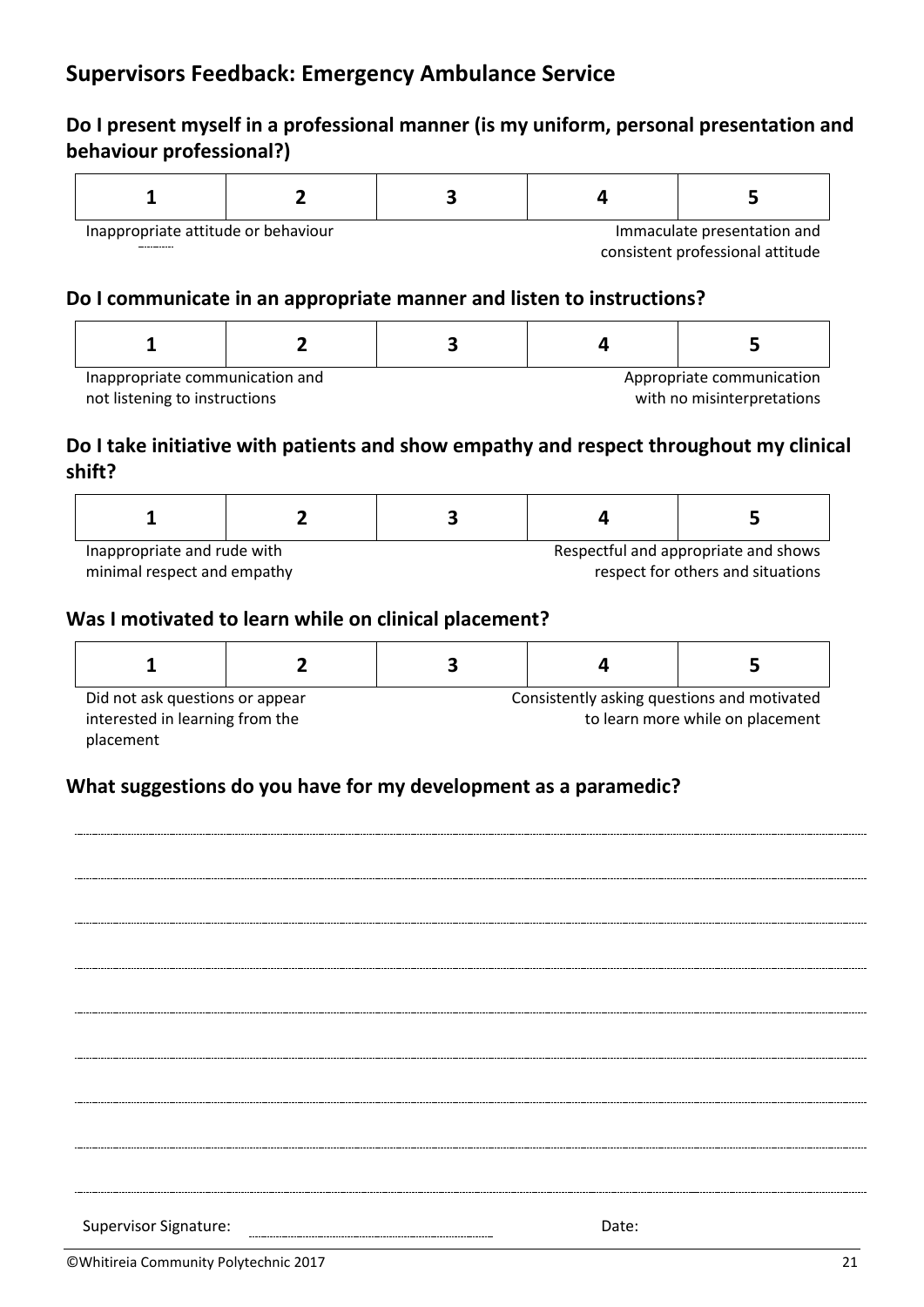## **Do I present myself in a professional manner (is my uniform, personal presentation and behaviour professional?)**

| Inappropriate attitude or behaviour |  | Immaculate presentation and |                                  |
|-------------------------------------|--|-----------------------------|----------------------------------|
|                                     |  |                             | consistent professional attitude |

#### **Do I communicate in an appropriate manner and listen to instructions?**

| Inappropriate communication and |  |  | Appropriate communication |
|---------------------------------|--|--|---------------------------|

not listening to instructions

with no misinterpretations

## **Do I take initiative with patients and show empathy and respect throughout my clinical shift?**

| Inappropriate and rude with |  |  | Respectful and appropriate and shows |
|-----------------------------|--|--|--------------------------------------|
| minimal respect and empathy |  |  | respect for others and situations    |

#### **Was I motivated to learn while on clinical placement?**

| Did not ask questions or appear | Consistently asking questions and motivated |  |                                  |  |  |  |  |  |
|---------------------------------|---------------------------------------------|--|----------------------------------|--|--|--|--|--|
| interested in learning from the |                                             |  | to learn more while on placement |  |  |  |  |  |
| placement                       |                                             |  |                                  |  |  |  |  |  |

| ©Whitireia Community Polytechnic 2017 |       | 22 |
|---------------------------------------|-------|----|
| Supervisor Signature:                 | Date: |    |
|                                       |       |    |
|                                       |       |    |
|                                       |       |    |
|                                       |       |    |
|                                       |       |    |
|                                       |       |    |
|                                       |       |    |
|                                       |       |    |
|                                       |       |    |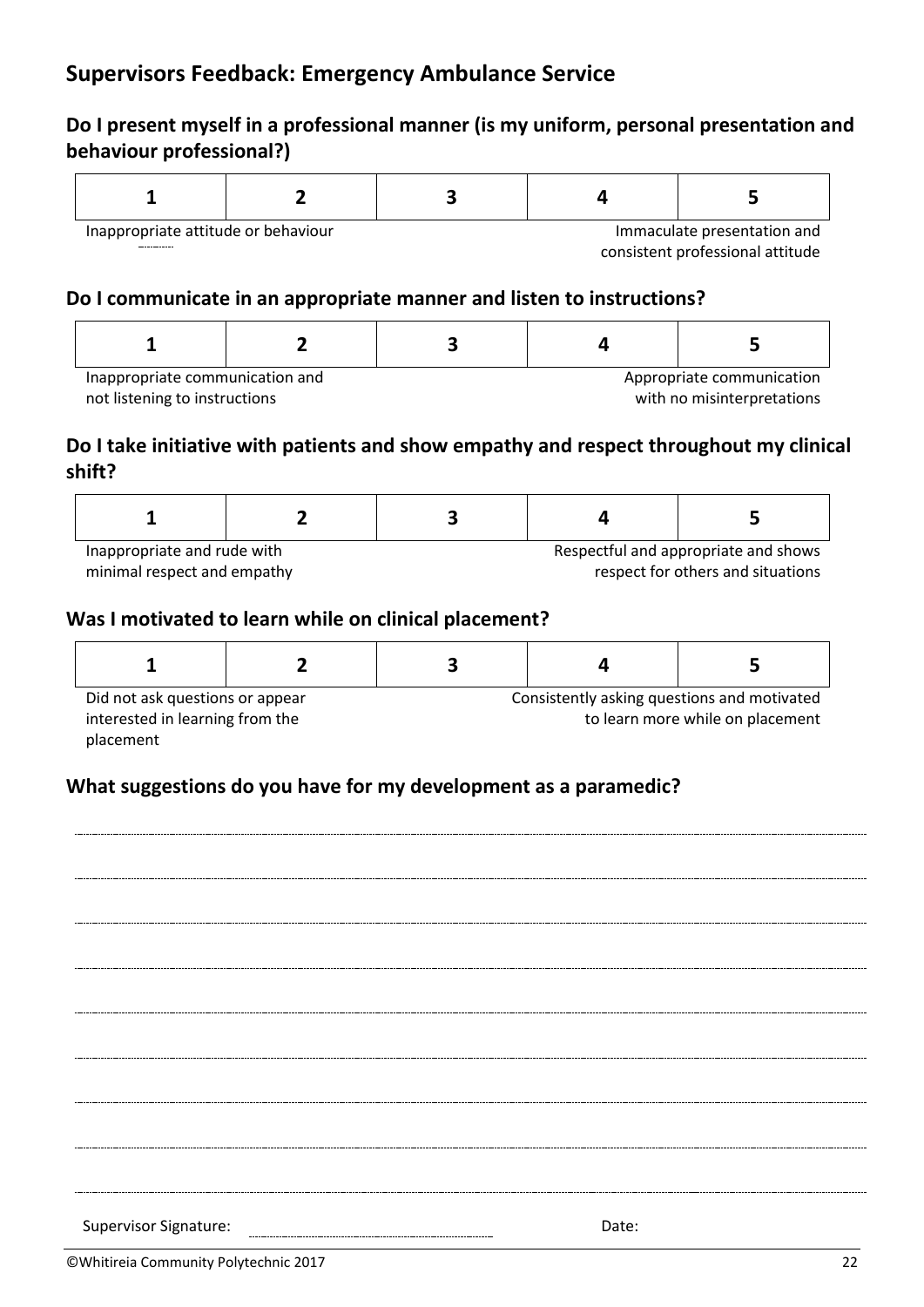## **Do I present myself in a professional manner (is my uniform, personal presentation and behaviour professional?)**

| Inappropriate attitude or behaviour |  | Immaculate presentation and      |
|-------------------------------------|--|----------------------------------|
|                                     |  | consistent professional attitude |

#### **Do I communicate in an appropriate manner and listen to instructions?**

| Inappropriate communication and |  | Appropriate communication |
|---------------------------------|--|---------------------------|

not listening to instructions

with no misinterpretations

## **Do I take initiative with patients and show empathy and respect throughout my clinical shift?**

| Inappropriate and rude with |  | Respectful and appropriate and shows |
|-----------------------------|--|--------------------------------------|
| minimal respect and empathy |  | respect for others and situations    |

#### **Was I motivated to learn while on clinical placement?**

| Did not ask questions or appear |  | Consistently asking questions and motivated |  |  |  |  |  |
|---------------------------------|--|---------------------------------------------|--|--|--|--|--|
| interested in learning from the |  | to learn more while on placement            |  |  |  |  |  |
| placement                       |  |                                             |  |  |  |  |  |

## **What suggestions do you have for my development as a paramedic?**

Supervisor Signature: Date:©Whitireia Community Polytechnic 2017 23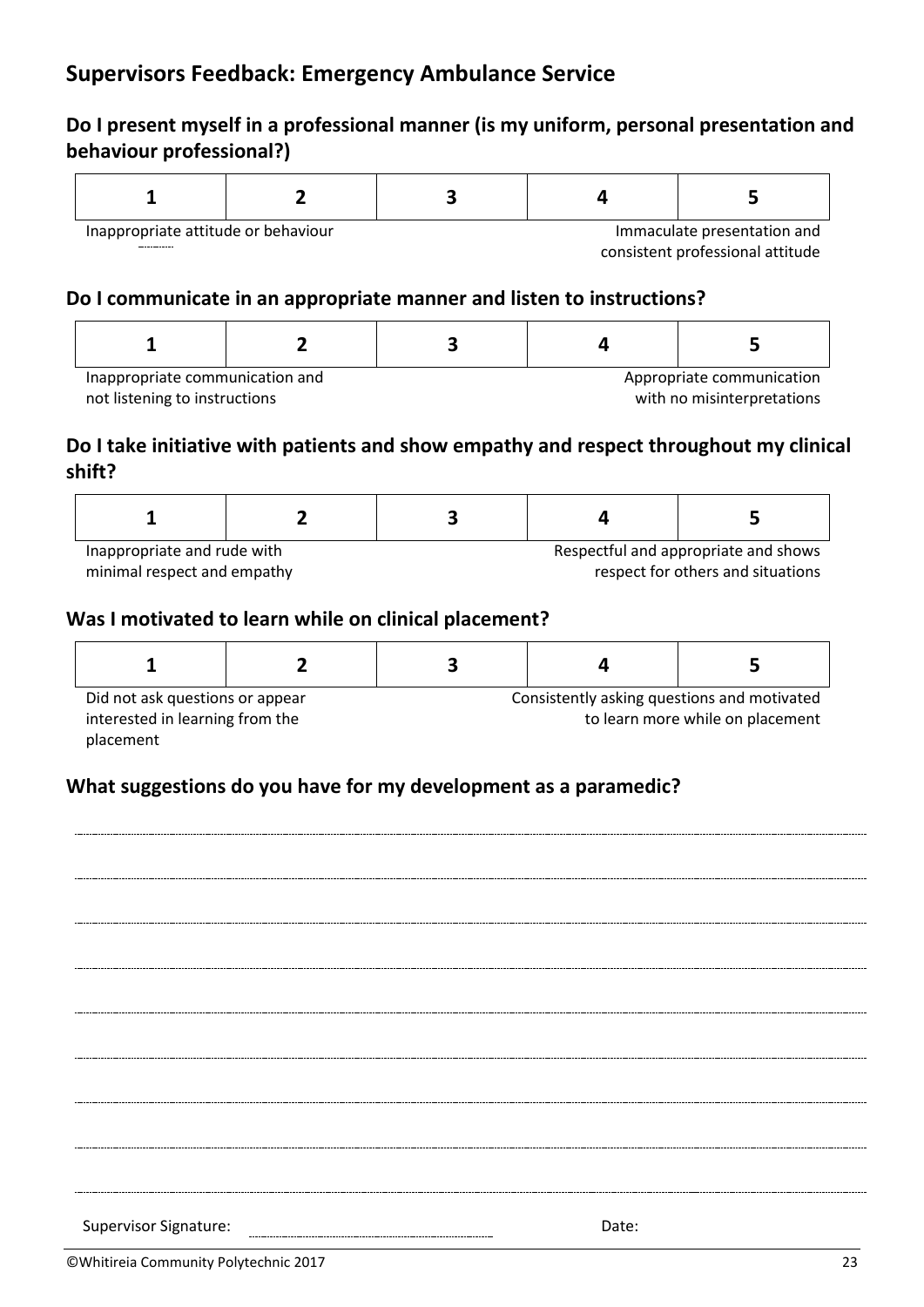| <b>Notes for Reflection Assessment: Emergency Ambulance Service</b> |  |
|---------------------------------------------------------------------|--|
|                                                                     |  |
|                                                                     |  |
|                                                                     |  |
|                                                                     |  |
|                                                                     |  |
|                                                                     |  |
|                                                                     |  |
|                                                                     |  |
|                                                                     |  |
|                                                                     |  |
|                                                                     |  |
|                                                                     |  |
|                                                                     |  |
|                                                                     |  |
|                                                                     |  |
|                                                                     |  |
|                                                                     |  |

## Patient Care Records

Complete five PCRs for patients you have seen and helped manage during emergency ambulance service and/or urgent community care placements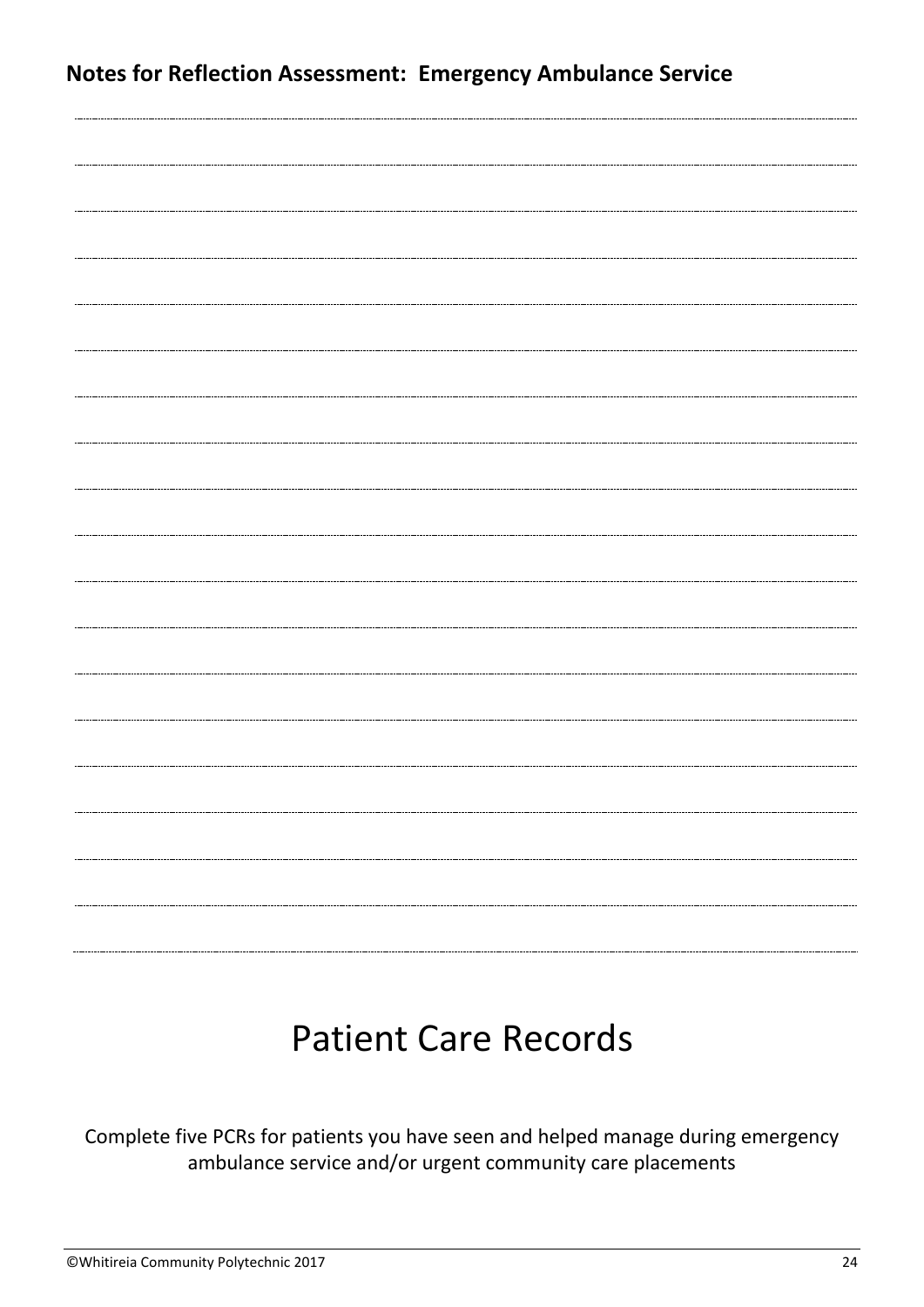| Patient Age:                  | Status: 1 2 3 4 0 |        | Time Critical: Y N          |               |        |
|-------------------------------|-------------------|--------|-----------------------------|---------------|--------|
|                               |                   |        |                             |               |        |
| <b>Provisional Diagnosis:</b> | Chief Complaint:  |        |                             |               |        |
|                               | Treatment:        |        | (All ambulance treatment)   | Shock         | Result |
|                               | Time              | Rhythm |                             | Dose          | Route  |
|                               |                   |        |                             |               |        |
|                               |                   |        |                             |               |        |
|                               |                   |        |                             |               |        |
|                               |                   |        |                             |               |        |
|                               |                   |        |                             |               |        |
|                               |                   |        |                             |               |        |
|                               |                   |        |                             |               |        |
|                               |                   |        |                             |               |        |
|                               |                   |        |                             |               |        |
|                               |                   |        |                             |               |        |
|                               |                   |        |                             |               |        |
|                               |                   |        |                             |               |        |
|                               |                   |        |                             |               |        |
|                               |                   |        | A Abrasion                  |               |        |
|                               |                   |        | Burn<br>B<br>C              | Contusion     |        |
|                               |                   |        | D Dislocation<br>F Fracture |               |        |
|                               |                   |        | L Lacerationm               | H Haemmorhage |        |
|                               |                   |        |                             |               |        |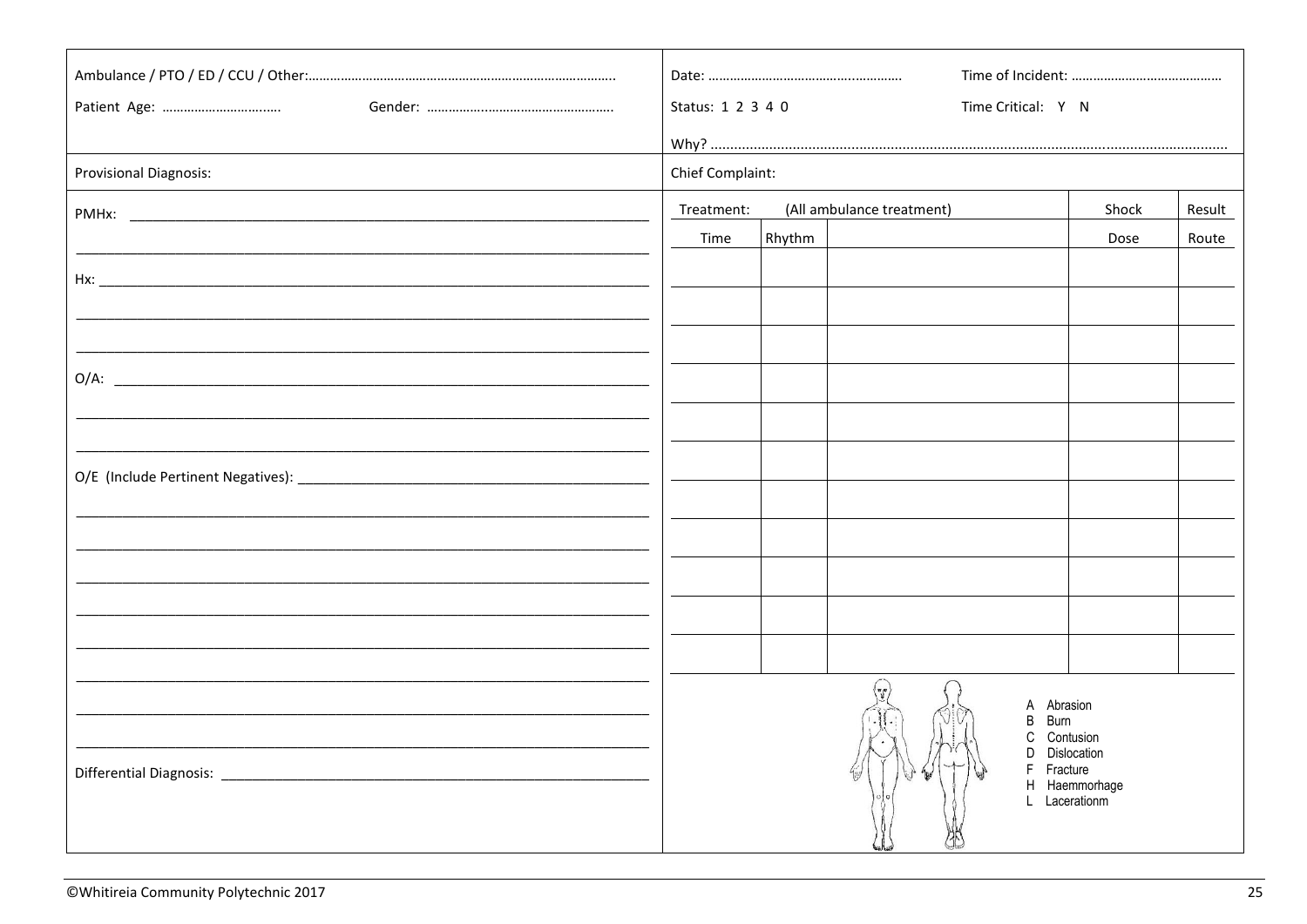|      | <b>Vital Signs</b><br><b>Pupils</b> |           |                  |      |      | Pain      | <b>BGL</b> |               |     |  |  | <b>Motor</b> |                                        |                                 |                     |         |                                 | Verbal                    |                |                     |                                         | <b>Eye Opening</b>                       |   |                         |             |                 |           |
|------|-------------------------------------|-----------|------------------|------|------|-----------|------------|---------------|-----|--|--|--------------|----------------------------------------|---------------------------------|---------------------|---------|---------------------------------|---------------------------|----------------|---------------------|-----------------------------------------|------------------------------------------|---|-------------------------|-------------|-----------------|-----------|
| Time | Pulse                               | <b>BP</b> | SpO <sub>2</sub> | Resp | Temp | Size<br>R | L.         | Reaction<br>R | /10 |  |  | GCS<br>Total | ပ<br>⋋<br>$\mathbf{\sigma}$<br>රි<br>b | eful<br>S<br>C<br>g<br>$\Omega$ | S<br>ರ<br>Vith<br>2 | Flexion | oisi<br>$\mathbf \omega$<br>Εxt | $\overline{\overline{z}}$ | P<br>Orientate | ℧<br>S<br>-<br>onfi | Φ<br>riat<br>$\Omega$<br><u>pp</u><br>ā | $\tilde{\epsilon}$<br>¢<br><u>ي</u><br>= | Ξ | taneous<br>ā<br>နှ<br>4 | ഄ<br>ö<br>o | Pain<br>$\circ$ | $\bar{z}$ |
|      |                                     |           |                  |      |      |           |            |               |     |  |  |              |                                        |                                 |                     |         |                                 |                           |                |                     |                                         |                                          |   |                         |             |                 |           |
|      |                                     |           |                  |      |      |           |            |               |     |  |  |              |                                        |                                 |                     |         |                                 |                           |                |                     |                                         |                                          |   |                         |             |                 |           |
|      |                                     |           |                  |      |      |           |            |               |     |  |  |              |                                        |                                 |                     |         |                                 |                           |                |                     |                                         |                                          |   |                         |             |                 |           |

| ©Whitireia Community Polytechnic 2017 | ۷b |
|---------------------------------------|----|
|---------------------------------------|----|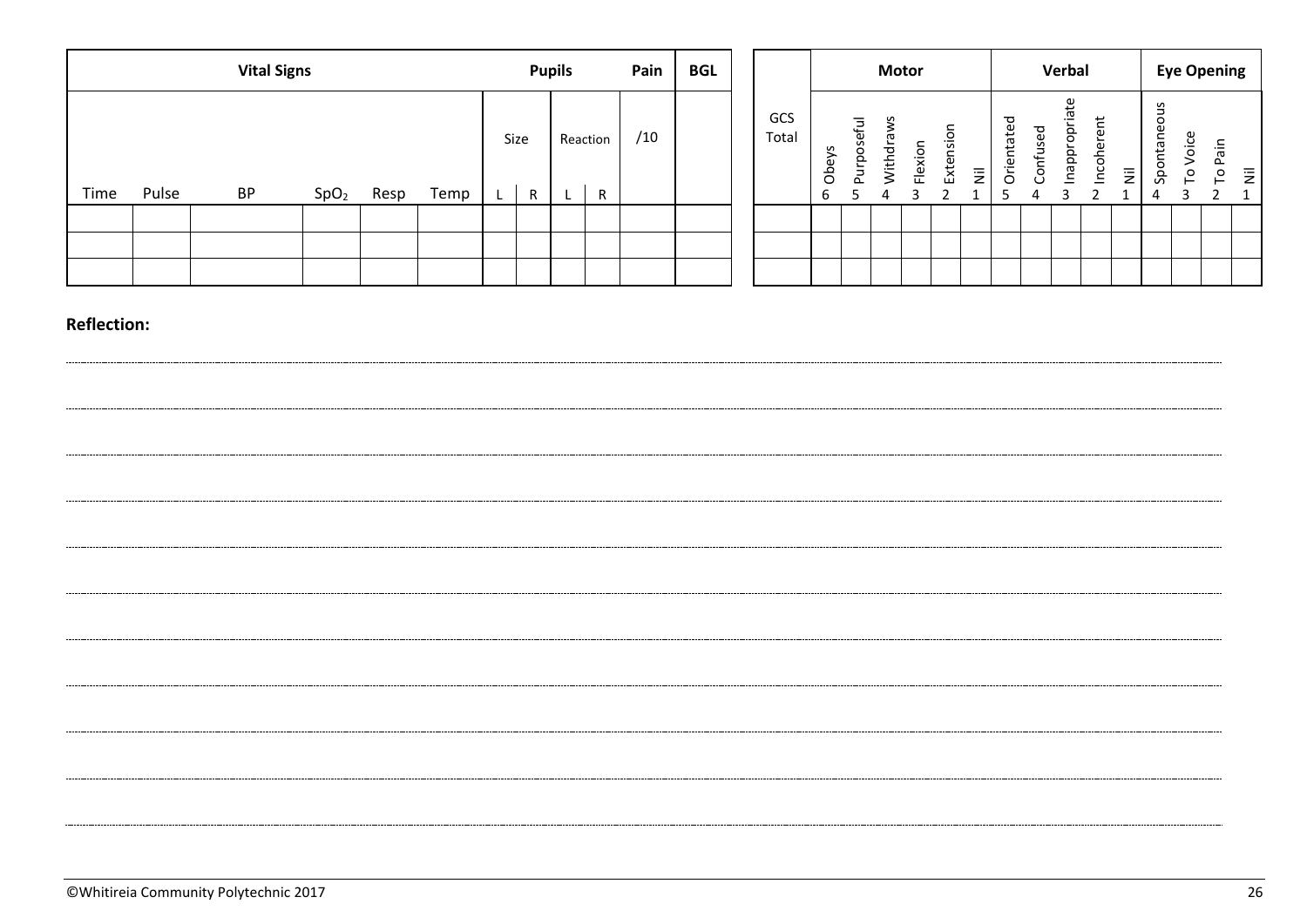| Patient Age:                  | Status: 1 2 3 4 0 |        | Time Critical: Y N        |                                |        |
|-------------------------------|-------------------|--------|---------------------------|--------------------------------|--------|
|                               |                   |        |                           |                                |        |
| <b>Provisional Diagnosis:</b> | Chief Complaint:  |        |                           |                                |        |
|                               | Treatment:        |        | (All ambulance treatment) | Shock                          | Result |
|                               | Time              | Rhythm |                           | Dose                           | Route  |
|                               |                   |        |                           |                                |        |
|                               |                   |        |                           |                                |        |
|                               |                   |        |                           |                                |        |
|                               |                   |        |                           |                                |        |
|                               |                   |        |                           |                                |        |
|                               |                   |        |                           |                                |        |
|                               |                   |        |                           |                                |        |
|                               |                   |        |                           |                                |        |
|                               |                   |        |                           |                                |        |
|                               |                   |        |                           |                                |        |
|                               |                   |        |                           |                                |        |
|                               |                   |        |                           |                                |        |
|                               |                   |        |                           |                                |        |
|                               |                   |        | A Abrasion                |                                |        |
|                               |                   |        | Burn<br>B<br>C            | Contusion                      |        |
|                               |                   |        | F Fracture                | D Dislocation                  |        |
|                               |                   |        |                           | H Haemmorhage<br>L Lacerationm |        |
|                               |                   |        |                           |                                |        |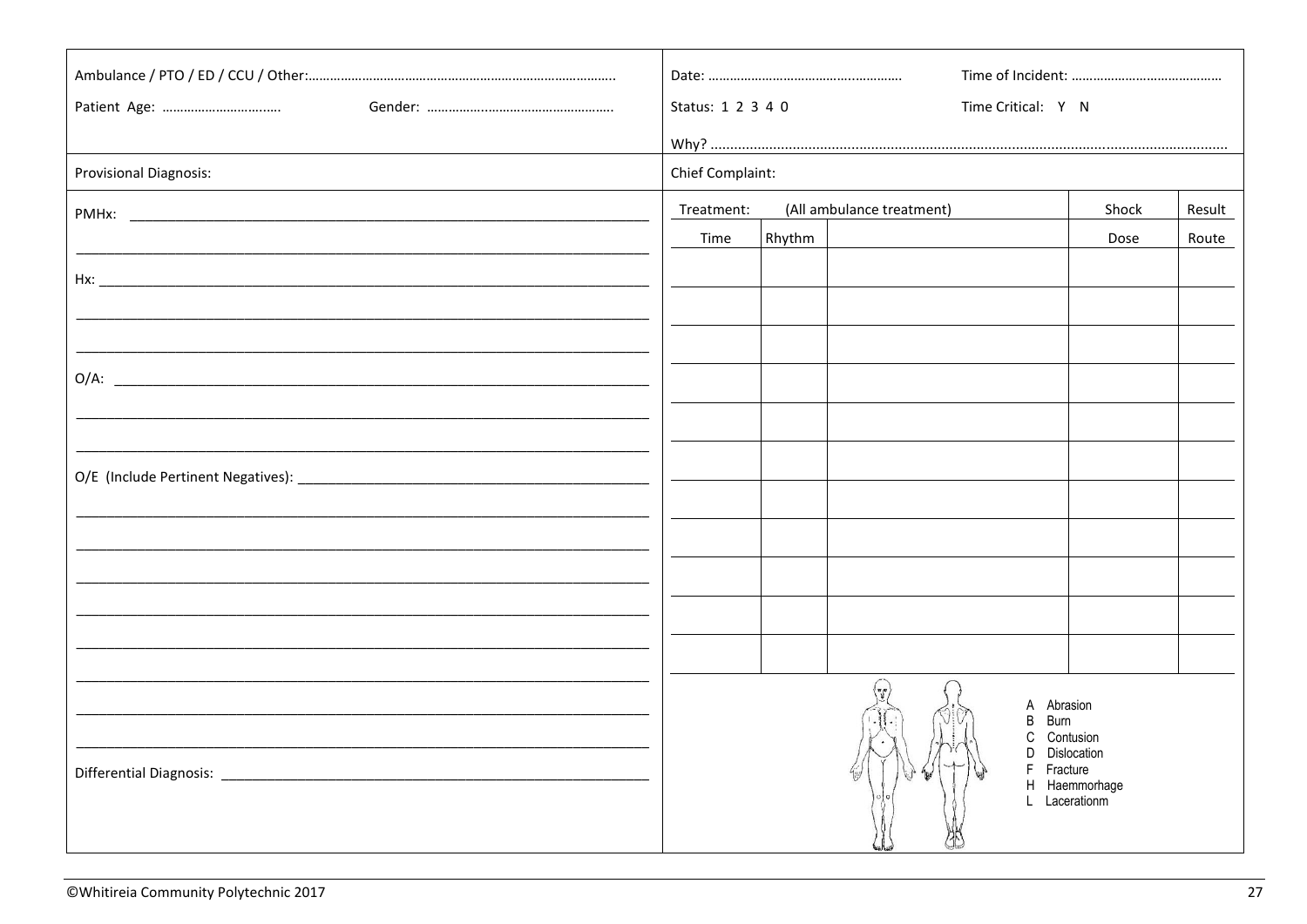|      | <b>Vital Signs</b><br><b>Pupils</b> |           |                  |      |      | Pain      | <b>BGL</b> |               |     |  |  | <b>Motor</b> |                                        |                                 |                     |         |                                 | Verbal                    |                |                     |                                         | <b>Eye Opening</b>                       |   |                         |             |                 |           |
|------|-------------------------------------|-----------|------------------|------|------|-----------|------------|---------------|-----|--|--|--------------|----------------------------------------|---------------------------------|---------------------|---------|---------------------------------|---------------------------|----------------|---------------------|-----------------------------------------|------------------------------------------|---|-------------------------|-------------|-----------------|-----------|
| Time | Pulse                               | <b>BP</b> | SpO <sub>2</sub> | Resp | Temp | Size<br>R | L.         | Reaction<br>R | /10 |  |  | GCS<br>Total | ပ<br>⋋<br>$\mathbf{\sigma}$<br>රි<br>b | eful<br>S<br>C<br>g<br>$\Omega$ | ပ<br>ರ<br>Vith<br>2 | Flexion | oisi<br>$\mathbf \omega$<br>Εxt | $\overline{\overline{z}}$ | P<br>Orientate | ℧<br>S<br>-<br>onfi | Φ<br>riat<br>$\Omega$<br><u>pp</u><br>ā | $\tilde{\epsilon}$<br>¢<br><u>ي</u><br>= | Ξ | taneous<br>ā<br>နှ<br>4 | ഄ<br>ö<br>o | Pain<br>$\circ$ | $\bar{z}$ |
|      |                                     |           |                  |      |      |           |            |               |     |  |  |              |                                        |                                 |                     |         |                                 |                           |                |                     |                                         |                                          |   |                         |             |                 |           |
|      |                                     |           |                  |      |      |           |            |               |     |  |  |              |                                        |                                 |                     |         |                                 |                           |                |                     |                                         |                                          |   |                         |             |                 |           |
|      |                                     |           |                  |      |      |           |            |               |     |  |  |              |                                        |                                 |                     |         |                                 |                           |                |                     |                                         |                                          |   |                         |             |                 |           |

| ©Whitireia Community Polytechnic 2017 |  |
|---------------------------------------|--|
|---------------------------------------|--|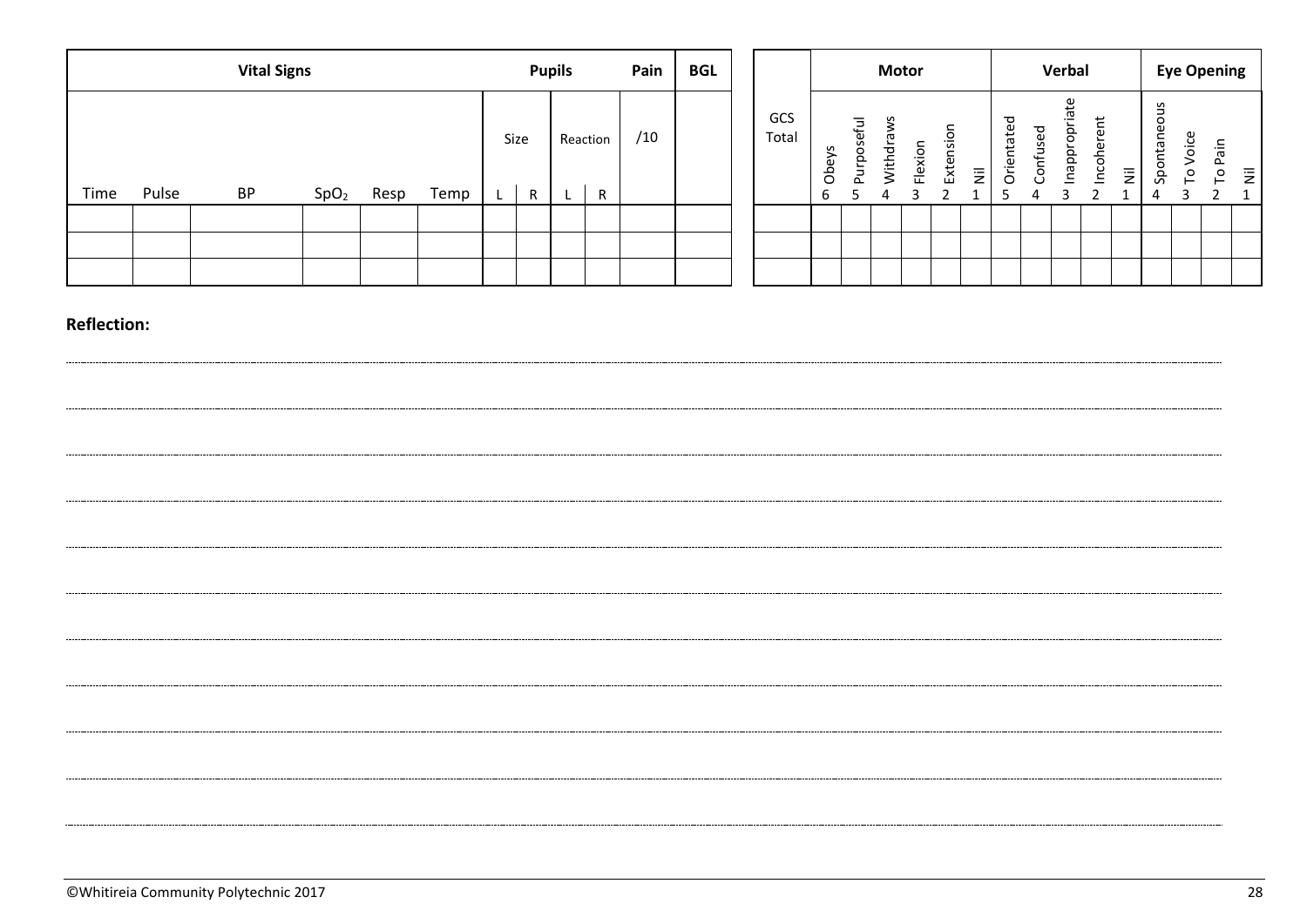| Patient Age:                  | Status: 1 2 3 4 0 |        | Time Critical: Y N        |                                |        |
|-------------------------------|-------------------|--------|---------------------------|--------------------------------|--------|
|                               |                   |        |                           |                                |        |
| <b>Provisional Diagnosis:</b> | Chief Complaint:  |        |                           |                                |        |
|                               | Treatment:        |        | (All ambulance treatment) | Shock                          | Result |
|                               | Time              | Rhythm |                           | Dose                           | Route  |
|                               |                   |        |                           |                                |        |
|                               |                   |        |                           |                                |        |
|                               |                   |        |                           |                                |        |
|                               |                   |        |                           |                                |        |
|                               |                   |        |                           |                                |        |
|                               |                   |        |                           |                                |        |
|                               |                   |        |                           |                                |        |
|                               |                   |        |                           |                                |        |
|                               |                   |        |                           |                                |        |
|                               |                   |        |                           |                                |        |
|                               |                   |        |                           |                                |        |
|                               |                   |        |                           |                                |        |
|                               |                   |        |                           |                                |        |
|                               |                   |        | A Abrasion                |                                |        |
|                               |                   |        | Burn<br>B<br>C            | Contusion                      |        |
|                               |                   |        | F Fracture                | D Dislocation                  |        |
|                               |                   |        |                           | H Haemmorhage<br>L Lacerationm |        |
|                               |                   |        |                           |                                |        |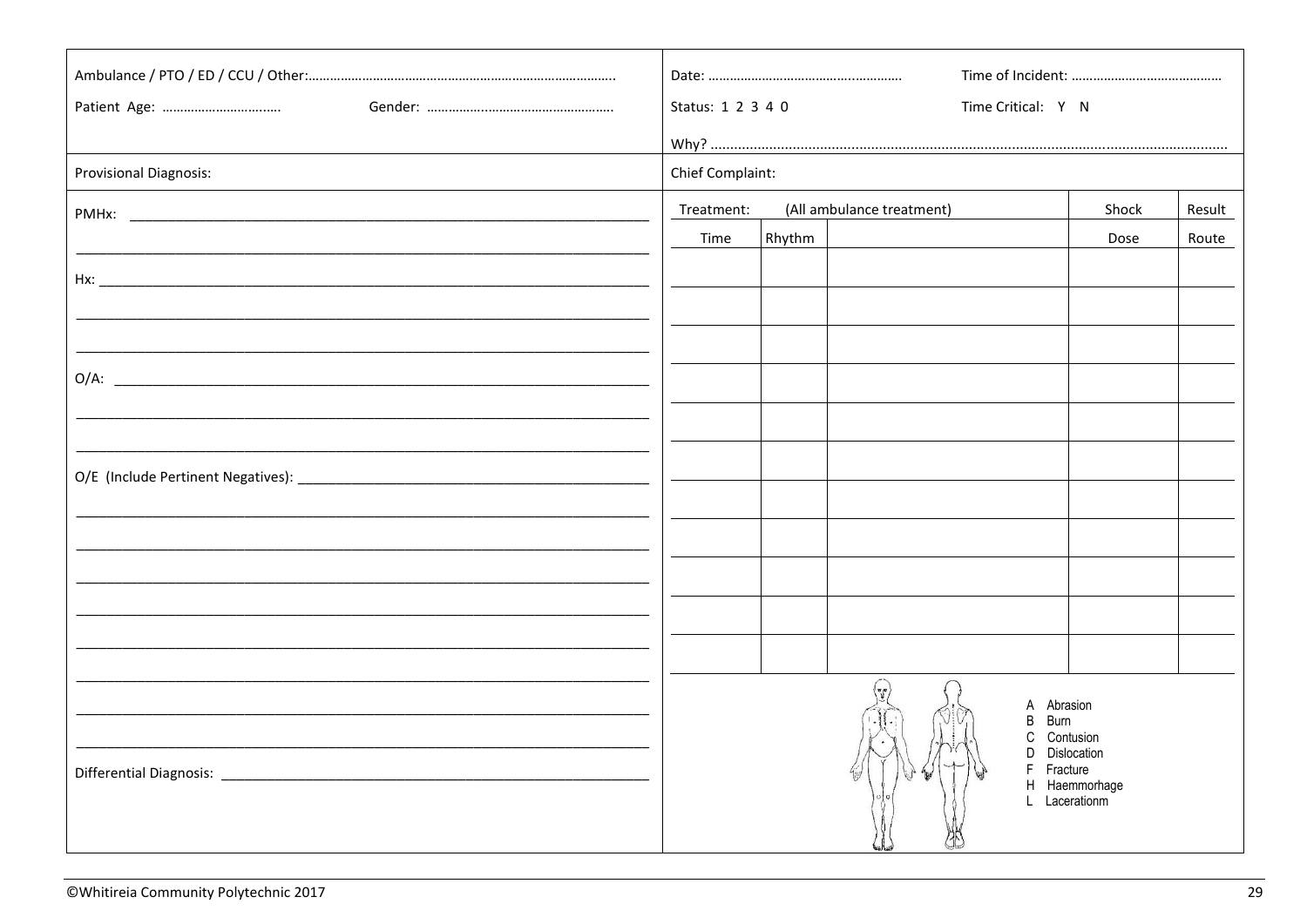|      |       | <b>Vital Signs</b> |                  |      |      |           | <b>Pupils</b> |               | Pain | <b>BGL</b> |              |                                        |                                 | <b>Motor</b>        |         |                                 |                           |                |                     | Verbal                                  |                                          |   |                         | <b>Eye Opening</b> |                 |           |
|------|-------|--------------------|------------------|------|------|-----------|---------------|---------------|------|------------|--------------|----------------------------------------|---------------------------------|---------------------|---------|---------------------------------|---------------------------|----------------|---------------------|-----------------------------------------|------------------------------------------|---|-------------------------|--------------------|-----------------|-----------|
| Time | Pulse | <b>BP</b>          | SpO <sub>2</sub> | Resp | Temp | Size<br>R | L.            | Reaction<br>R | /10  |            | GCS<br>Total | ပ<br>⋋<br>$\mathbf{\sigma}$<br>රි<br>b | eful<br>S<br>C<br>g<br>$\Omega$ | ပ<br>ರ<br>Vith<br>2 | Flexion | oisi<br>$\mathbf \omega$<br>Εxt | $\overline{\overline{z}}$ | P<br>Orientate | ℧<br>S<br>-<br>onfi | Φ<br>riat<br>$\Omega$<br><u>pp</u><br>ā | $\tilde{\epsilon}$<br>¢<br><u>ي</u><br>= | Ξ | taneous<br>ā<br>နှ<br>4 | ഄ<br>ö<br>o        | Pain<br>$\circ$ | $\bar{z}$ |
|      |       |                    |                  |      |      |           |               |               |      |            |              |                                        |                                 |                     |         |                                 |                           |                |                     |                                         |                                          |   |                         |                    |                 |           |
|      |       |                    |                  |      |      |           |               |               |      |            |              |                                        |                                 |                     |         |                                 |                           |                |                     |                                         |                                          |   |                         |                    |                 |           |
|      |       |                    |                  |      |      |           |               |               |      |            |              |                                        |                                 |                     |         |                                 |                           |                |                     |                                         |                                          |   |                         |                    |                 |           |

| ©Whitireia Community Polytechnic 2017 |  |
|---------------------------------------|--|
|---------------------------------------|--|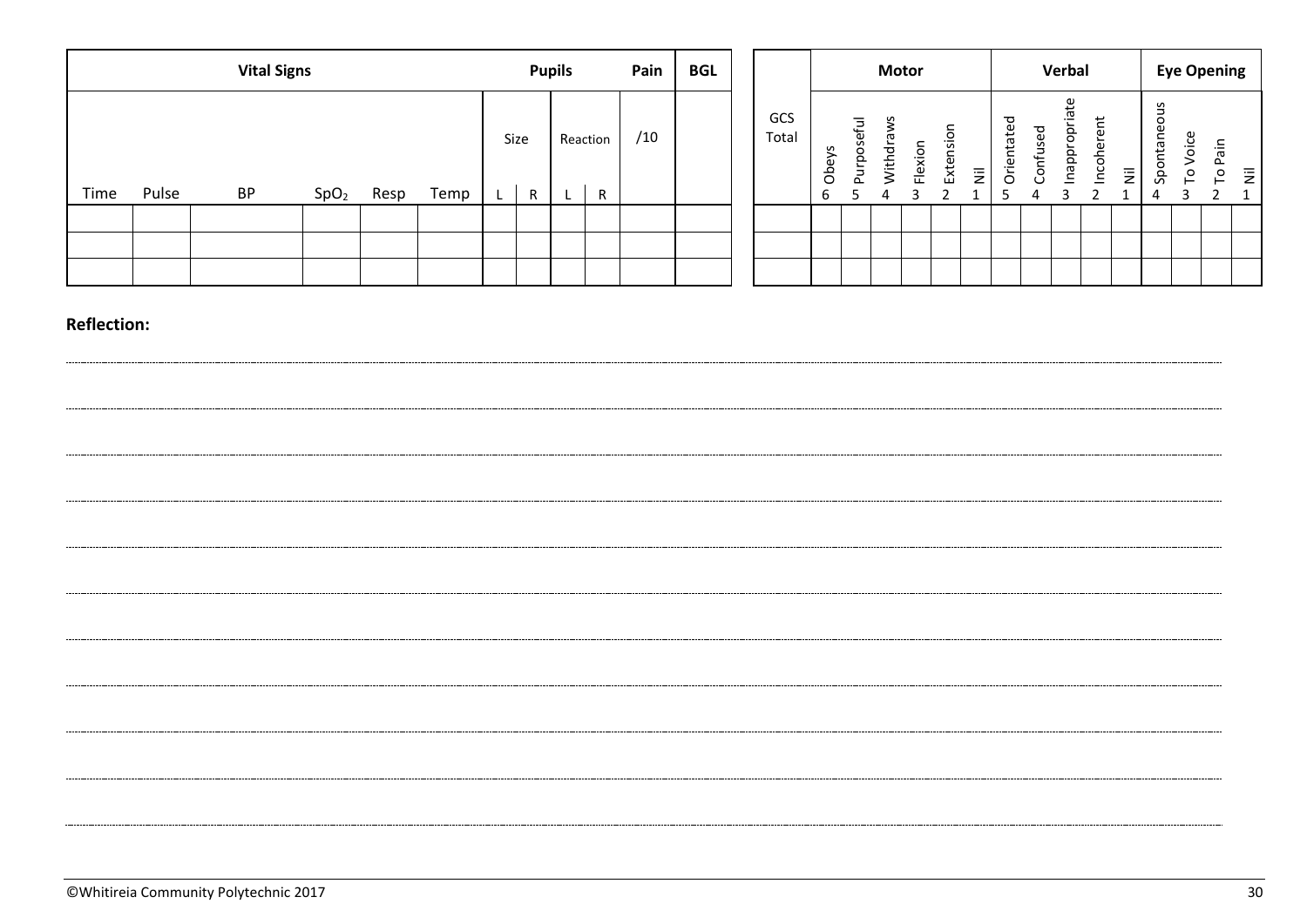|                               | Status: 1 2 3 4 0 |        | Time Critical: Y N        |                              |        |
|-------------------------------|-------------------|--------|---------------------------|------------------------------|--------|
|                               |                   |        |                           |                              |        |
| <b>Provisional Diagnosis:</b> | Chief Complaint:  |        |                           |                              |        |
|                               | Treatment:        |        | (All ambulance treatment) | Shock                        | Result |
|                               | Time              | Rhythm |                           | Dose                         | Route  |
|                               |                   |        |                           |                              |        |
|                               |                   |        |                           |                              |        |
|                               |                   |        |                           |                              |        |
|                               |                   |        |                           |                              |        |
|                               |                   |        |                           |                              |        |
|                               |                   |        |                           |                              |        |
|                               |                   |        |                           |                              |        |
|                               |                   |        |                           |                              |        |
|                               |                   |        |                           |                              |        |
|                               |                   |        |                           |                              |        |
|                               |                   |        |                           |                              |        |
|                               |                   |        |                           |                              |        |
|                               |                   |        |                           |                              |        |
|                               |                   |        | A                         | Abrasion                     |        |
|                               |                   |        | Burn<br>B<br>C            | Contusion                    |        |
|                               |                   |        |                           | D Dislocation<br>Fracture    |        |
|                               |                   |        |                           | H Haemmorhage<br>Lacerationm |        |
|                               |                   |        |                           |                              |        |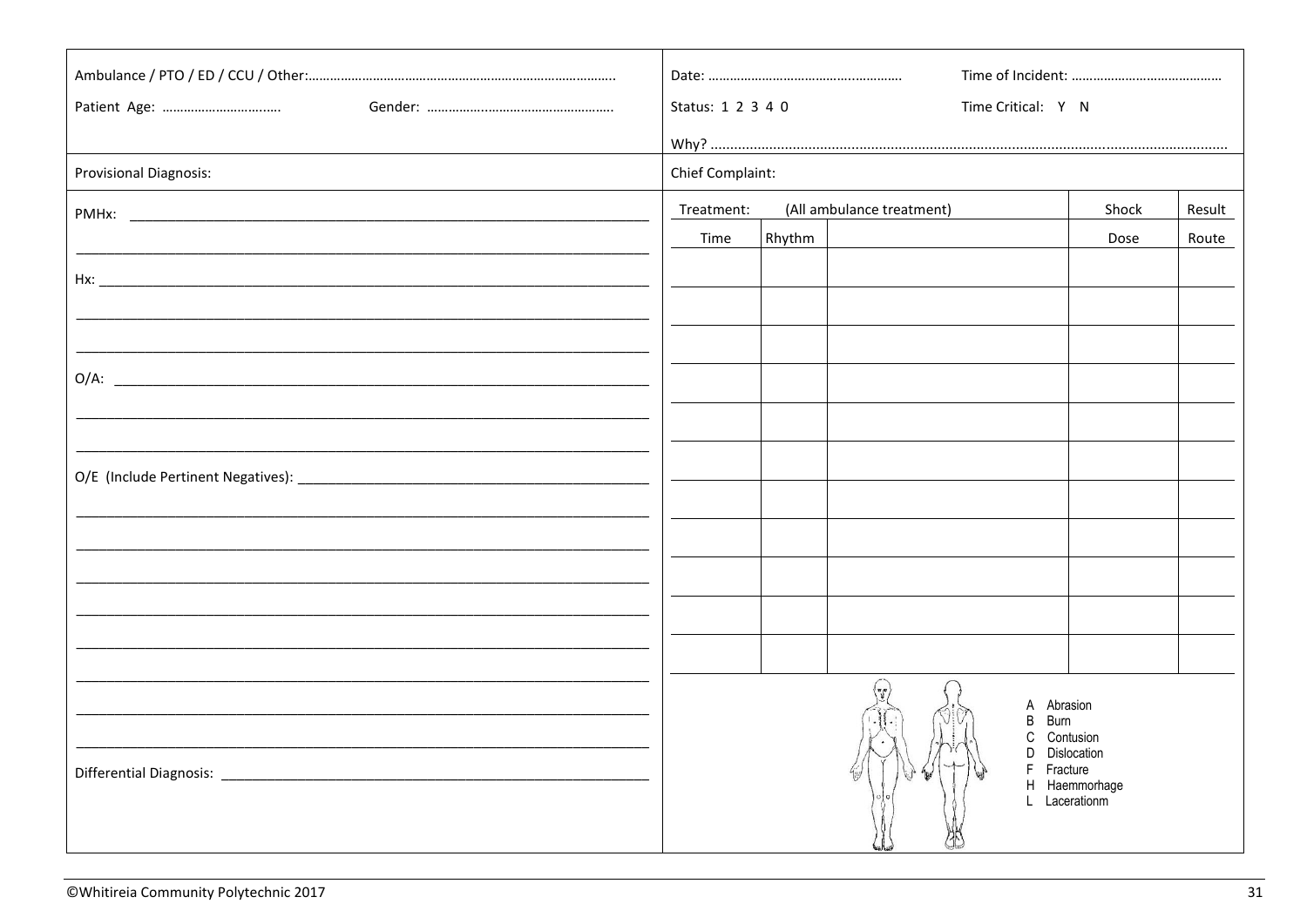|      |       | <b>Vital Signs</b> |                  |      |      |           | <b>Pupils</b> |               | Pain | <b>BGL</b> |              |                                        |                                 | <b>Motor</b>        |         |                                 |                           |                |                     | Verbal                                  |                                          |   |                         | <b>Eye Opening</b> |                 |           |
|------|-------|--------------------|------------------|------|------|-----------|---------------|---------------|------|------------|--------------|----------------------------------------|---------------------------------|---------------------|---------|---------------------------------|---------------------------|----------------|---------------------|-----------------------------------------|------------------------------------------|---|-------------------------|--------------------|-----------------|-----------|
| Time | Pulse | <b>BP</b>          | SpO <sub>2</sub> | Resp | Temp | Size<br>R | L.            | Reaction<br>R | /10  |            | GCS<br>Total | ပ<br>⋋<br>$\mathbf{\sigma}$<br>රි<br>b | eful<br>S<br>C<br>g<br>$\Omega$ | ပ<br>ರ<br>Vith<br>2 | Flexion | oisi<br>$\mathbf \omega$<br>Εxt | $\overline{\overline{z}}$ | P<br>Orientate | ℧<br>S<br>-<br>onfi | Φ<br>riat<br>$\Omega$<br><u>pp</u><br>ā | $\tilde{\epsilon}$<br>¢<br><u>ي</u><br>= | Ξ | taneous<br>ā<br>နှ<br>4 | ഄ<br>ö<br>o        | Pain<br>$\circ$ | $\bar{z}$ |
|      |       |                    |                  |      |      |           |               |               |      |            |              |                                        |                                 |                     |         |                                 |                           |                |                     |                                         |                                          |   |                         |                    |                 |           |
|      |       |                    |                  |      |      |           |               |               |      |            |              |                                        |                                 |                     |         |                                 |                           |                |                     |                                         |                                          |   |                         |                    |                 |           |
|      |       |                    |                  |      |      |           |               |               |      |            |              |                                        |                                 |                     |         |                                 |                           |                |                     |                                         |                                          |   |                         |                    |                 |           |

 $\sim$  . The contract of the contract of the contract of the contract of the contract of the contract of the contract of the contract of the contract of the contract of the contract of the contract of the contract of the co

| ©Whitireia Community Polytechnic 2017 |  |
|---------------------------------------|--|
|---------------------------------------|--|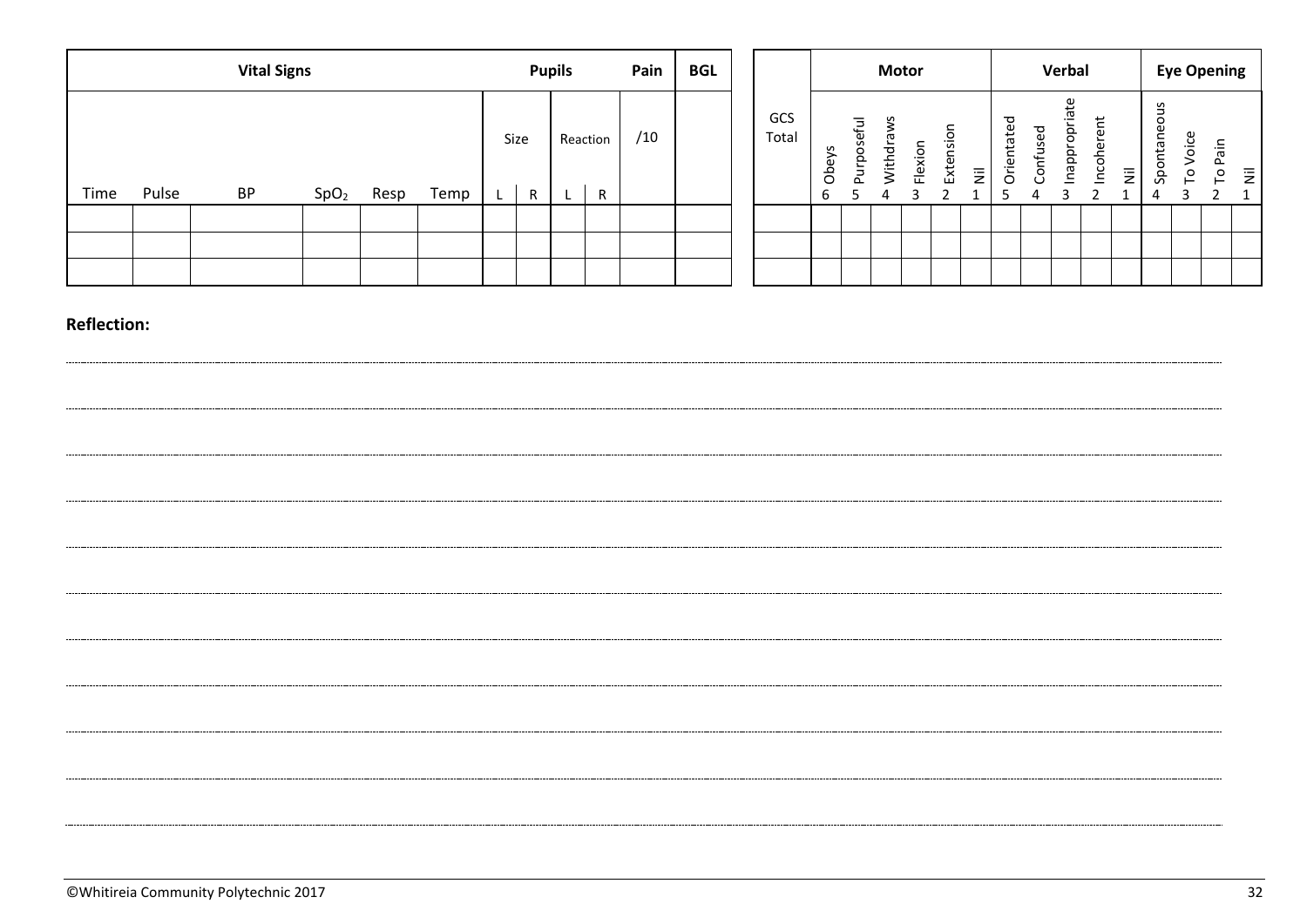| Patient Age:                  | Status: 1 2 3 4 0 |        | Time Critical: Y N        |               |        |
|-------------------------------|-------------------|--------|---------------------------|---------------|--------|
|                               |                   |        |                           |               |        |
| <b>Provisional Diagnosis:</b> | Chief Complaint:  |        |                           |               |        |
|                               | Treatment:        |        | (All ambulance treatment) | Shock         | Result |
|                               | Time              | Rhythm |                           | Dose          | Route  |
|                               |                   |        |                           |               |        |
|                               |                   |        |                           |               |        |
|                               |                   |        |                           |               |        |
|                               |                   |        |                           |               |        |
|                               |                   |        |                           |               |        |
|                               |                   |        |                           |               |        |
|                               |                   |        |                           |               |        |
|                               |                   |        |                           |               |        |
|                               |                   |        |                           |               |        |
|                               |                   |        |                           |               |        |
|                               |                   |        |                           |               |        |
|                               |                   |        |                           |               |        |
|                               |                   |        |                           |               |        |
|                               |                   |        | A<br><b>Burn</b><br>B     | Abrasion      |        |
|                               |                   |        | C<br>D Dislocation        | Contusion     |        |
|                               |                   |        | Fracture                  | H Haemmorhage |        |
|                               |                   |        | L Lacerationm             |               |        |
|                               |                   |        |                           |               |        |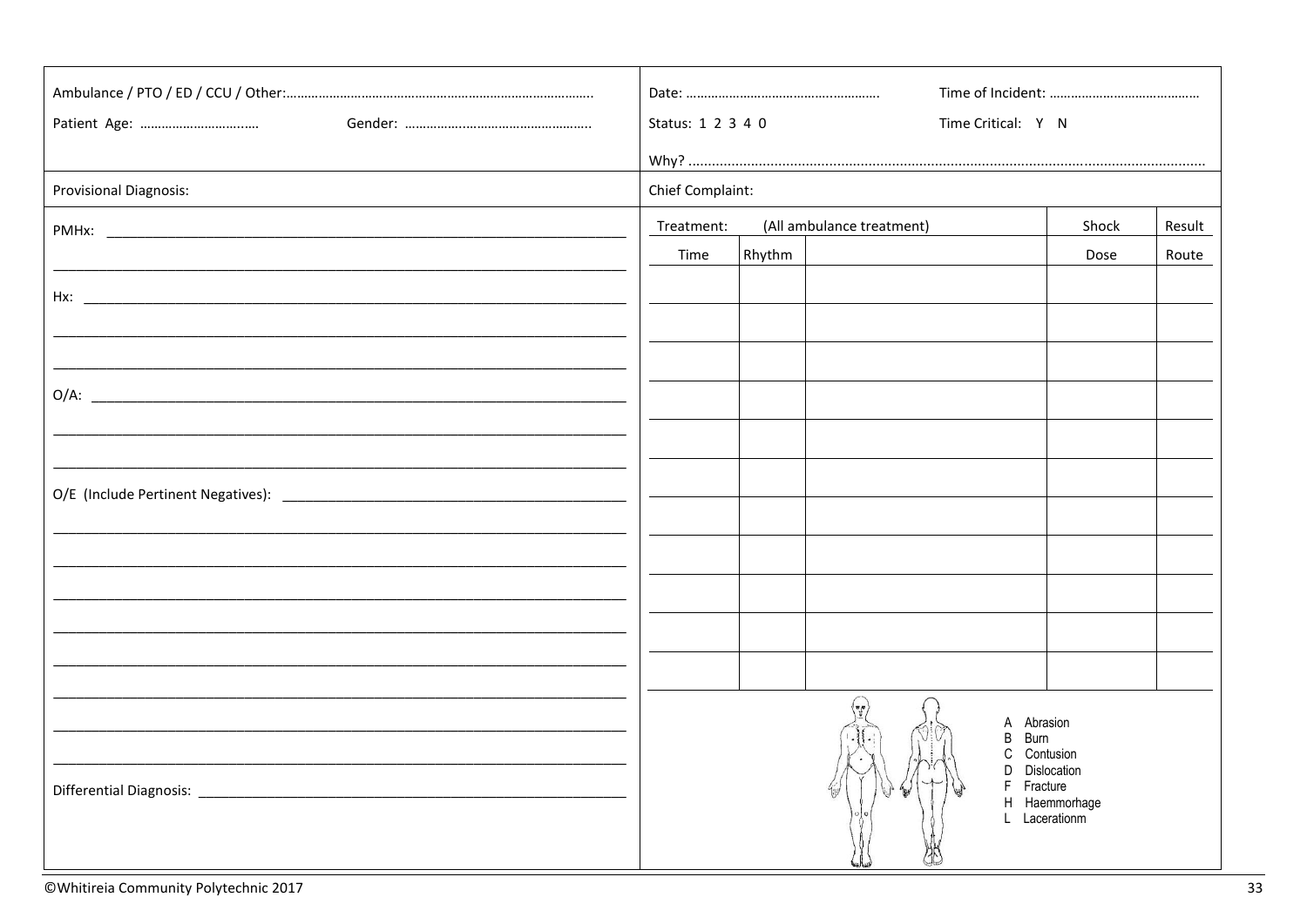|      |       | <b>Vital Signs</b> |                  |      |      |           | <b>Pupils</b> |               | Pain | <b>BGL</b> |              |            |                             | <b>Motor</b>           |         |          |   |                |                            | Verbal                          |                                           |   |                          |                 | <b>Eye Opening</b>   |   |
|------|-------|--------------------|------------------|------|------|-----------|---------------|---------------|------|------------|--------------|------------|-----------------------------|------------------------|---------|----------|---|----------------|----------------------------|---------------------------------|-------------------------------------------|---|--------------------------|-----------------|----------------------|---|
| Time | Pulse | <b>BP</b>          | SpO <sub>2</sub> | Resp | Temp | Size<br>R | L             | Reaction<br>R | /10  |            | GCS<br>Total | Obeys<br>b | eful<br>U.<br>C<br>gun<br>௨ | š<br>G<br>Withdra<br>Δ | Flexion | Extensio | Ξ | ᅙ<br>Orientate | ರ<br>Φ<br>S<br>⊃<br>Ξ<br>4 | riate<br>Эo<br>$\Omega$<br>ldeu | $\overline{E}$<br>$\omega$<br>Φ<br>Ē<br>ě | Ξ | S<br>ontaneou<br>နှ<br>4 | oice<br>$\circ$ | Pain<br>$\circ$<br>⊢ | Ξ |
|      |       |                    |                  |      |      |           |               |               |      |            |              |            |                             |                        |         |          |   |                |                            |                                 |                                           |   |                          |                 |                      |   |
|      |       |                    |                  |      |      |           |               |               |      |            |              |            |                             |                        |         |          |   |                |                            |                                 |                                           |   |                          |                 |                      |   |
|      |       |                    |                  |      |      |           |               |               |      |            |              |            |                             |                        |         |          |   |                |                            |                                 |                                           |   |                          |                 |                      |   |

#### **Reflection:**

 $\cdots$ 

. . . . . .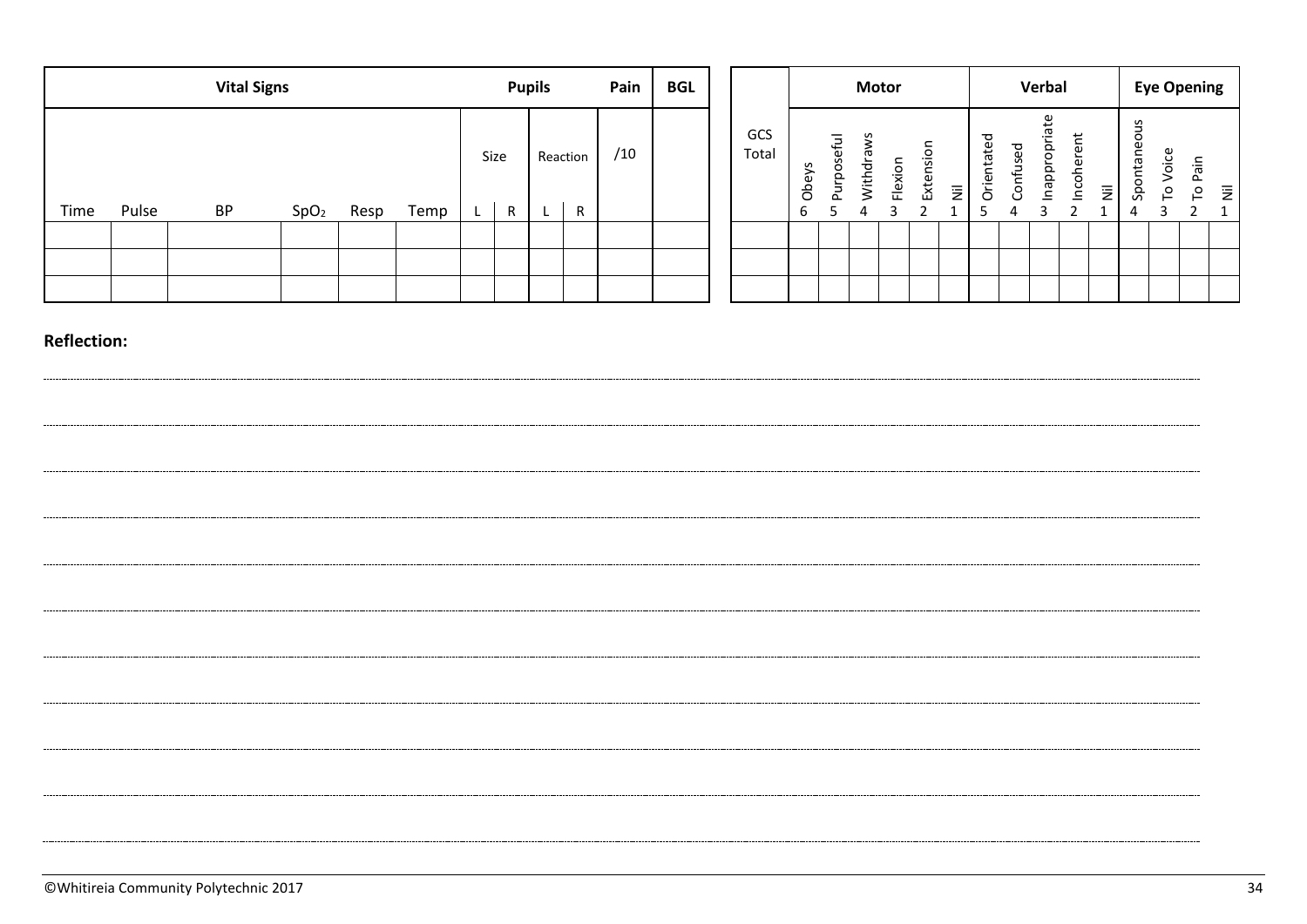## **Affective Domain Evaluation**

| Student's Name:                                                                                                                                                                                                                                                                                                                                                                                                                                                                                             | Date:         |                       |
|-------------------------------------------------------------------------------------------------------------------------------------------------------------------------------------------------------------------------------------------------------------------------------------------------------------------------------------------------------------------------------------------------------------------------------------------------------------------------------------------------------------|---------------|-----------------------|
| 1. INTEGRITY<br>Examples of professional behaviour include, but are not limited to: Consistent honesty; being able to be<br>trusted with the property of others; can be trusted with confidential information; complete and accurate<br>documentation of patient care and learning activities.                                                                                                                                                                                                              | Competent [ ] | Not yet competent [ ] |
| 2. EMPATHY                                                                                                                                                                                                                                                                                                                                                                                                                                                                                                  | Competent [ ] | Not yet competent [   |
| Examples of professional behaviour include, but are not limited to: Showing compassion for others;<br>responding appropriately to the emotional response of patients and family members; demonstrating respect<br>for others; demonstrating a calm, compassionate, and helpful demeanour toward those in need; being<br>supportive and reassuring to others.                                                                                                                                                |               |                       |
| <b>3. SELF - MOTIVATION</b>                                                                                                                                                                                                                                                                                                                                                                                                                                                                                 | Competent [ ] | Not yet competent [ ] |
| Examples of professional behaviour include, but are not limited to: Taking initiative to complete<br>assignments; taking initiative to improve and/or correct behaviour; taking on and following through on tasks<br>without constant supervision; showing enthusiasm for learning and improvement; consistently striving for<br>excellence in all aspects of patient care and professional activities; accepting constructive feedback in a<br>positive manner; taking advantage of learning opportunities |               |                       |
| <b>4. APPEARANCE &amp; PERSONAL HYGIENE</b>                                                                                                                                                                                                                                                                                                                                                                                                                                                                 | Competent [ ] | Not yet competent [   |
| Examples of professional behaviour include, but are not limited to: Clothing and uniform is appropriate,<br>neat, clean and well maintained; good personal hygiene and grooming.                                                                                                                                                                                                                                                                                                                            |               |                       |
| <b>5. SELF - CONFIDENCE</b>                                                                                                                                                                                                                                                                                                                                                                                                                                                                                 | Competent [ ] | Not yet competent []  |
| Examples of professional behaviour include, but are not limited to: Demonstrating the ability to trust<br>personal judgement; demonstrating an awareness of strengths and limitations; exercises good personal<br>judgement.                                                                                                                                                                                                                                                                                |               |                       |
| <b>6. COMMUNICATIONS</b>                                                                                                                                                                                                                                                                                                                                                                                                                                                                                    | Competent [ ] | Not yet competent [ ] |
| Examples of professional behaviour include, but are not limited to: Speaking clearly; writing legibly; listening<br>actively; adjusting communication strategies to various situations                                                                                                                                                                                                                                                                                                                      |               |                       |
| 7. TIME MANAGEMENT<br>Examples of professional behaviour include, but are not limited to: Consistent punctuality; completing tasks<br>and assignments on time.                                                                                                                                                                                                                                                                                                                                              | Competent [ ] | Not yet competent [ ] |
| <b>8. TEAMWORK AND DIPLOMACY</b><br>Examples of professional behaviour include, but are not limited to: Placing the success of the team above<br>self-interest; not undermining the team; helping and supporting other team members; showing respect for<br>all team members; remaining flexible and open to change; communicating with others to resolve problems.                                                                                                                                         | Competent [ ] | Not yet competent [ ] |
| <b>9. RESPECT</b>                                                                                                                                                                                                                                                                                                                                                                                                                                                                                           | Competent [ ] | Not yet competent [ ] |
| Examples of professional behaviour include, but are not limited to: Being polite to others; not using<br>derogatory or demeaning terms; behaving in a manner that brings credit to the profession.                                                                                                                                                                                                                                                                                                          |               |                       |
| <b>10. PATIENT ADVOCACY</b>                                                                                                                                                                                                                                                                                                                                                                                                                                                                                 | Competent [ ] | Not yet competent [ ] |
| Examples of professional behaviour include, but are not limited to: Not allowing personal bias to or feelings<br>to interfere with patient care; placing the needs of patients above self-interest; protecting and respecting<br>patient confidentiality and dignity.                                                                                                                                                                                                                                       |               |                       |
| <b>11. CAREFUL DELIVERY OF SERVICE</b>                                                                                                                                                                                                                                                                                                                                                                                                                                                                      | Competent [ ] | Not yet competent [ ] |
| Examples of professional behaviour include, but are not limited to: Mastering and refreshing skills;<br>performing complete equipment checks; demonstrating careful and safe ambulance operations; following<br>policies, procedures, and protocols; following orders.                                                                                                                                                                                                                                      |               |                       |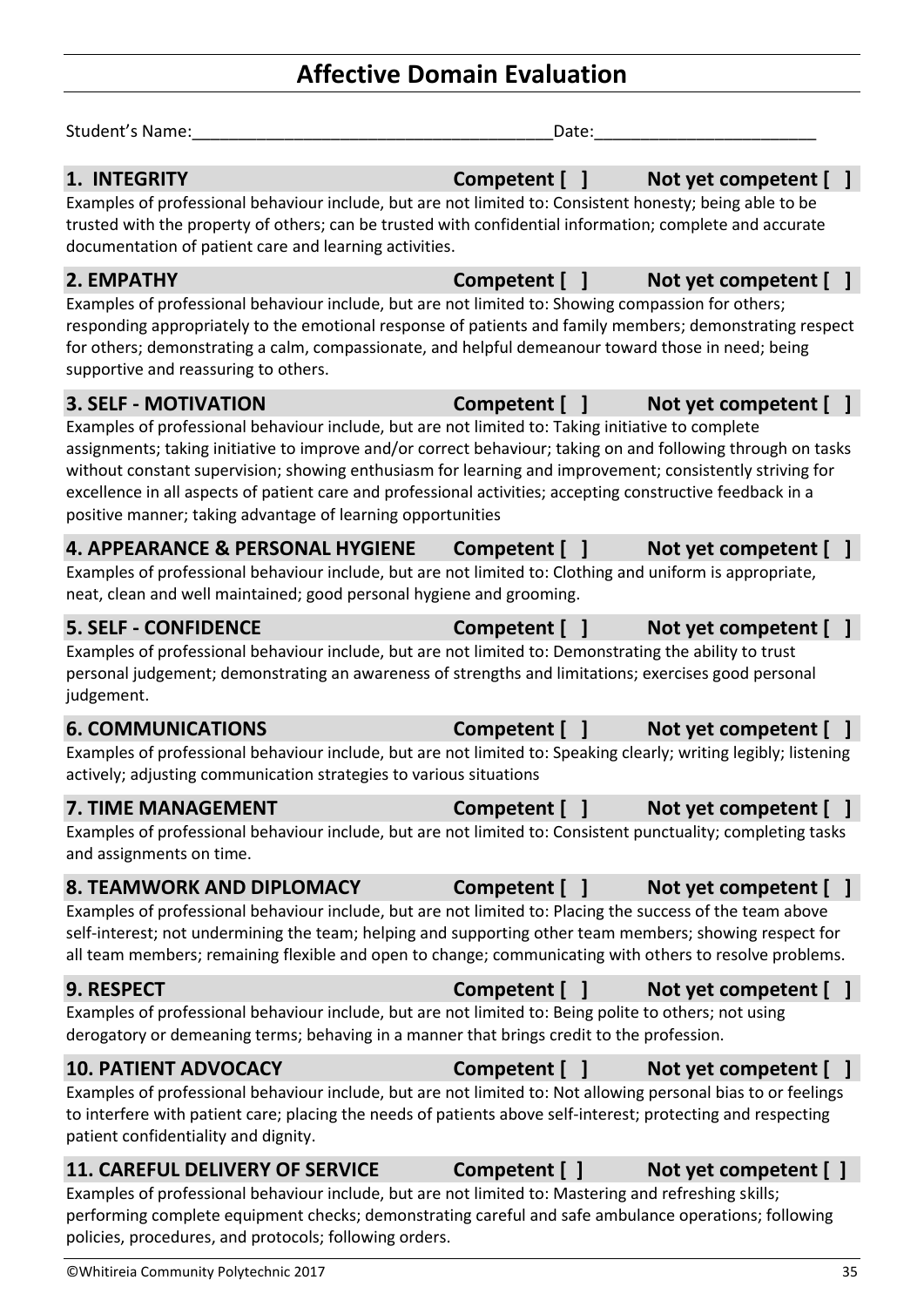Use the space below to explain any "not yet competent" ratings, or any suggestions for improvement in other areas. When possible, use specific behaviours, and corrective actions.

| <b>Faculty Signature:</b> | Date: |
|---------------------------|-------|
|                           |       |
|                           |       |
|                           |       |
|                           |       |
|                           |       |
|                           |       |
|                           |       |
|                           |       |
|                           |       |
|                           |       |
|                           |       |
|                           |       |
| ------------------        |       |
|                           |       |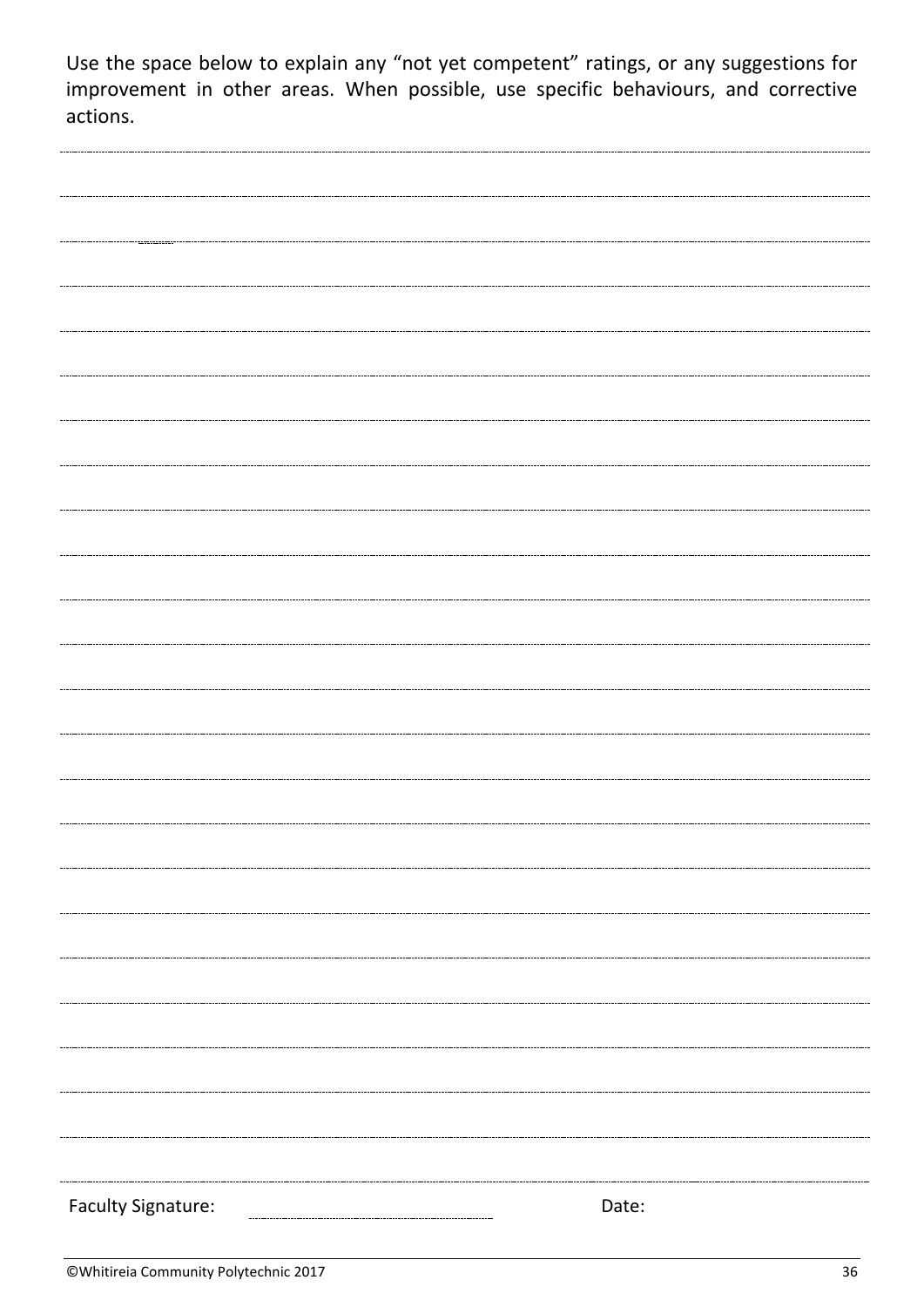## **Skills Log**

- Each of these skills needs to be signed off by a tutor before you are able to perform them on your clinical placements.
- Each time you complete a skill, have your supervisor date and initial the appropriate boxes.
- This will be included in your portfolio so the more evidence of completion of skills, the better!

| <b>Assessment</b>            | <b>Tutor signoff/date</b> | Initial and date by supervisor when skill/task performed |  |  |  |  |  |  |  |  |  |  |  |  |
|------------------------------|---------------------------|----------------------------------------------------------|--|--|--|--|--|--|--|--|--|--|--|--|
| APVU                         |                           |                                                          |  |  |  |  |  |  |  |  |  |  |  |  |
|                              |                           |                                                          |  |  |  |  |  |  |  |  |  |  |  |  |
| <b>GCS ACQUISITION</b>       |                           |                                                          |  |  |  |  |  |  |  |  |  |  |  |  |
| <b>PULSE</b>                 |                           |                                                          |  |  |  |  |  |  |  |  |  |  |  |  |
| <b>BLOOD PRESSURE</b>        |                           |                                                          |  |  |  |  |  |  |  |  |  |  |  |  |
| <b>BLOOD SUGAR LEVEL</b>     |                           |                                                          |  |  |  |  |  |  |  |  |  |  |  |  |
| <b>FAST TEST</b>             |                           |                                                          |  |  |  |  |  |  |  |  |  |  |  |  |
| PERFUSION/SKIN<br>ASSESSMENT |                           |                                                          |  |  |  |  |  |  |  |  |  |  |  |  |
| MANUAL HANDLING              |                           |                                                          |  |  |  |  |  |  |  |  |  |  |  |  |